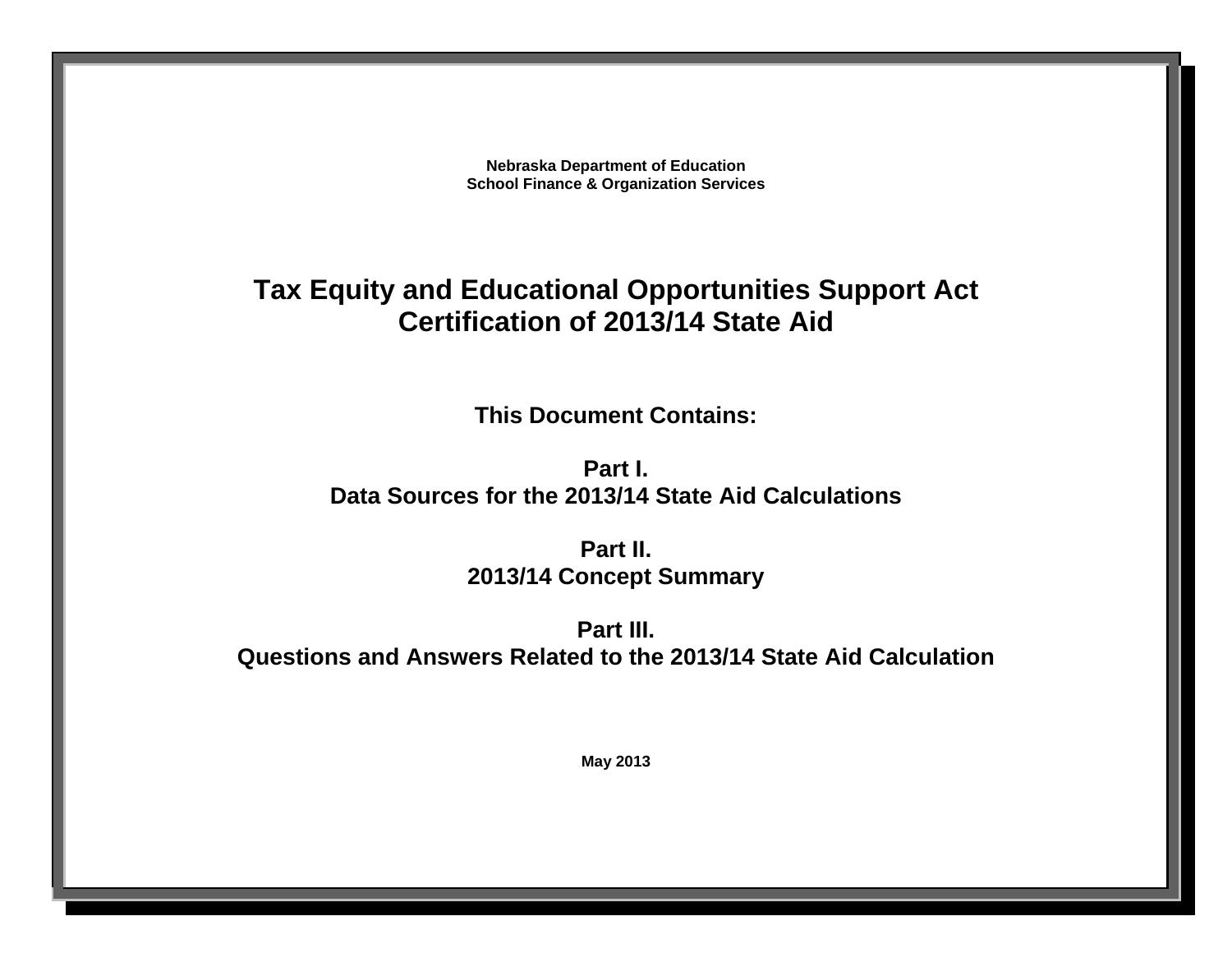# **Part I. DATA SOURCES FOR THE 2013/14 STATE AID CALCULATIONS**

# **SYSTEM FORMULA NEEDS**

Is the sum of:

 Basic Funding + Poverty Allowance + Limited English Proficiency Allowance + Focus School & Program Allowance + Summer School Allowance + Special Receipts Allowance +Transportation Allowance + Elementary Site Allowance + Distance Education & Telecommunications Allowance + Instructional Time Allowance + Teacher Education Allowance + New School Adjustment + Student Growth Adjustment + Learning Community Transportation Adjustment + Limited English Proficiency Allowance Correction + Poverty Allowance Correction + Non Qualified Poverty Adjustment + Non Qualified Limited English Proficiency Adjustment + Student Growth Adjustment Correction

#### $\checkmark$  Formula Needs Stabilization:

 2013/14 District Formula Need that is less than 100% of 2012/13 Year End Recalculated Formula Need is increased to 100% of 2012/13 Year End Recalculated Formula Need

AND

2013/14 District Formula Need that is greater than 112% of 2012/13 Year End Recalculated Formula Need is decreased to 112% of 2012/13 Year End Recalculated Formula Need, except that the Formula Need for Districts receiving a student growth adjustment is not decreased.

## **FORMULA STUDENTS**

Students educated by the district and students for which tuition is paid.

## DATA SOURCES:

As defined for the May 23, 2013 Certification of 2013/14 State Aid:

- √ Fall Membership in grades Kindergarten (KDG); Full-Day Kindergarten (FDK)-6; 7-8; and 9-12 from the 2012 Student Snapshot Template in the Nebraska Staff and Student Record System (NSSRS).
- $\sqrt{ }$  The Fall Membership is adjusted based on the historical ratio of Average Daily Membership (ADM) to Fall Membership using the ratios from 2009/10, 2010/11, and 2011/12.
- √ Qualified Early Childhood Fall Membership is multiplied by the ratio of the planned instructional hours of the program divided by 1032 then multiplied by .6.<br>Contracted Students in grades KDG: FDK-6: 7-8: and 9-12 are t
- √ Contracted Students in grades KDG; FDK-6; 7-8; and 9-12 are taken from the 2012 School Enrollment Template in the NSSRS.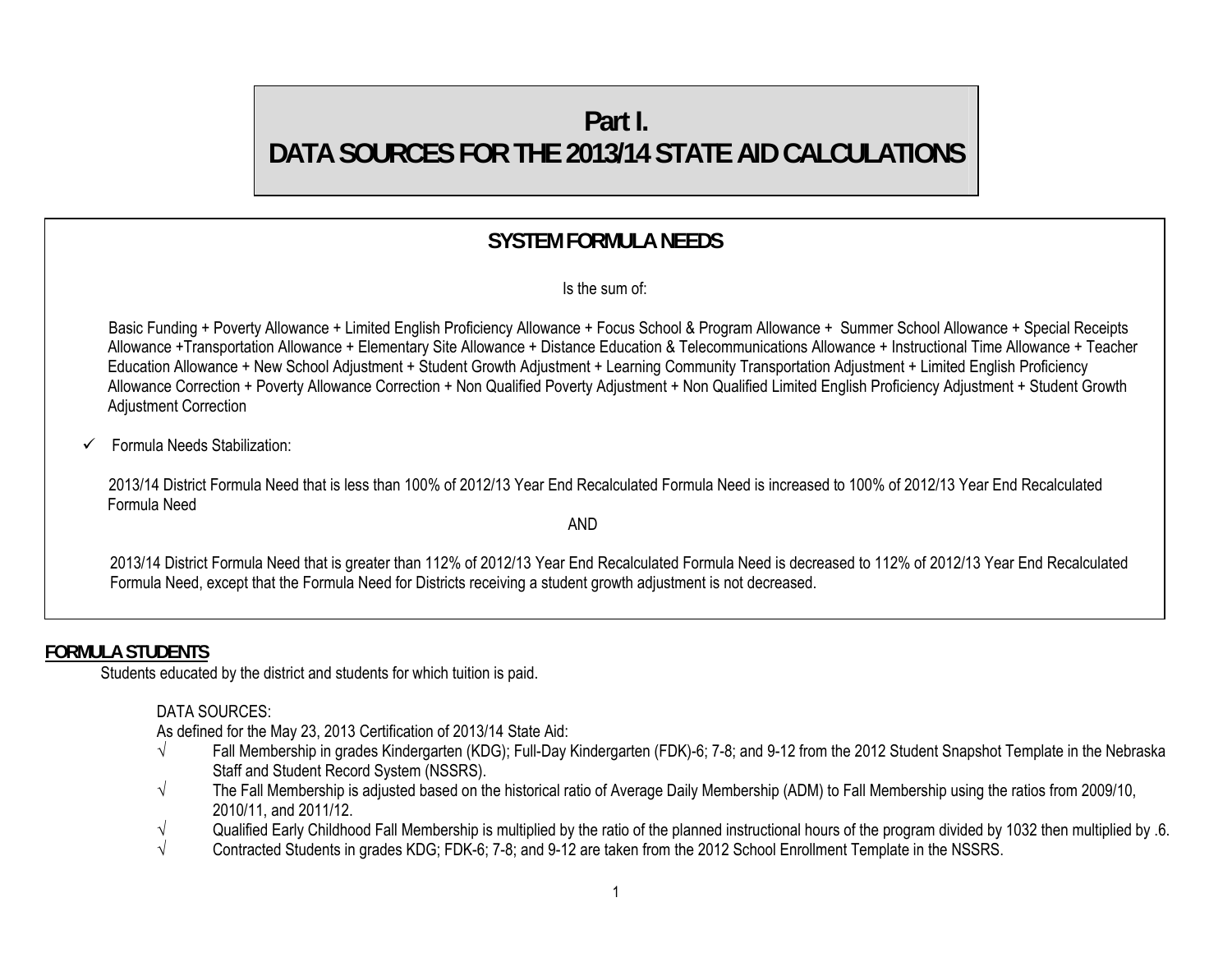As defined for the year-end recalculation of 2013/14 State Aid:

- $\sqrt{ }$ Average Daily Membership (ADM) in Qualified Early Childhood Programs and grades KDG; FDK-6; 7-8; and 9-12 from the 2012 Student Summary Attendance in the NSSRS.
- $\sqrt{}$ Contracted Students from the 2012 School Enrollment Template in the NSSRS.

## **GENERAL FUND OPERATING EXPENDITURES**

| Each district's General Fund Operating Expenditures for the most recently available complete data year. |  |
|---------------------------------------------------------------------------------------------------------|--|
| Calculated from the 2011/12 Annual Financial Report (AFR) as follows:                                   |  |
|                                                                                                         |  |
|                                                                                                         |  |
|                                                                                                         |  |
| Minus                                                                                                   |  |
|                                                                                                         |  |
|                                                                                                         |  |
|                                                                                                         |  |
|                                                                                                         |  |
|                                                                                                         |  |
|                                                                                                         |  |
|                                                                                                         |  |
|                                                                                                         |  |
|                                                                                                         |  |
|                                                                                                         |  |
|                                                                                                         |  |
|                                                                                                         |  |
|                                                                                                         |  |
|                                                                                                         |  |
|                                                                                                         |  |
|                                                                                                         |  |
|                                                                                                         |  |
|                                                                                                         |  |
|                                                                                                         |  |
|                                                                                                         |  |
|                                                                                                         |  |
|                                                                                                         |  |
|                                                                                                         |  |
|                                                                                                         |  |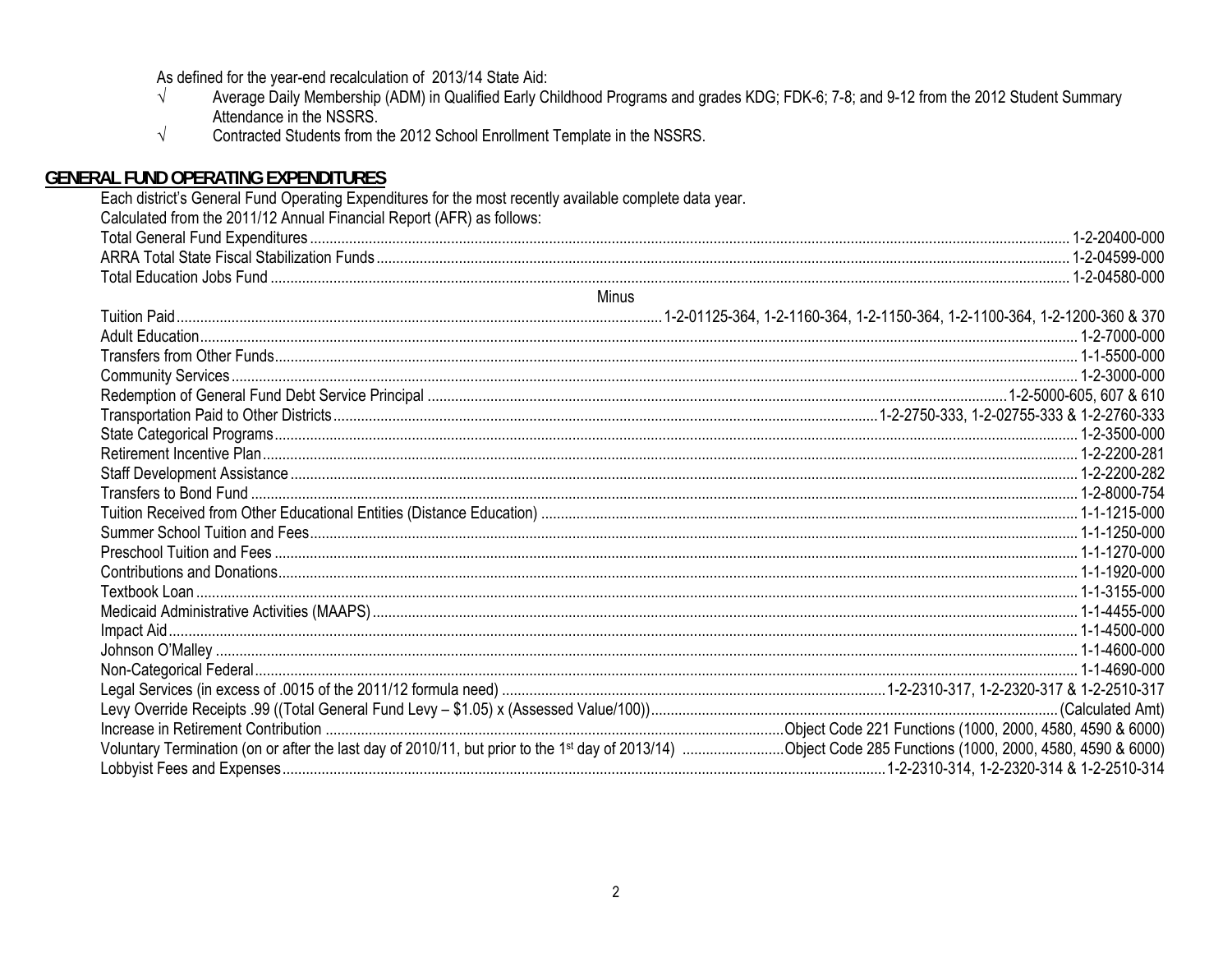### **ADJUSTED GENERAL FUND OPERATING EXPENDITURES**

(General Fund Operating Expenditures X 1.02) – (Transportation Allowance + Special Receipts Allowance + Poverty Allowance + Limited English Proficiency Allowance + Distance Education & Telecommunications Allowance + Elementary Site Allowance + Summer School Allowance + Instructional Time Allowance + Teacher Education Allowance + Focus School & Program Allowance + Non Qualified Limited English Proficiency Adjustment + Non Qualified Poverty Adjustment)

#### **COST GROWTH FACTOR**

 For school fiscal year 2013/14, the cost growth factor shall equal the sum of (1) 1 plus (2) the basic allowable growth rate for the school fiscal year in which the aid is to be distributed; plus (3) the basic allowable growth rate for the school fiscal year immediately preceding the school fiscal year in which the aid is to be distributed.

#### **BASIC FUNDING**

A comparison group is established for each District consisting of:

- (i) The 10 larger districts that are closest in size to the District, measured by formula students, and
- (ii) The 10 smaller districts that are closest in size to the District, measured by formula students
	- If there are not 10 Districts that are larger than the District for which basic funding is being calculated or if there are not 10 Districts that are smaller than the District, the comparison group would consist of only as many districts as fit the criteria.
	- If more than 1 District has exactly the same number of formula students as the largest or smallest District in the comparison group, all of the Districts with exactly the same number of formula students as the largest or smallest Districts in the comparison group shall be included in the comparison group.
	- If 1 or more Districts have exactly the same number of formula students as the District for which basic funding is being calculated, all such Districts would be included in the comparison group in addition to the 10 larger and the 10 smaller Districts.
	- The comparison group remains the same for the final calculation of State Aid.
	- School Districts with less than 900 formula students;

Basic Funding = Average of Adjusted General Fund Operating Expenditures for each District in the comparison group excluding both the Districts with the two highest Adjusted General Fund Operating Expenditures and the Districts with the two lowest Adjusted General Fund Operating Expenditures in the comparison group.

• School Districts with 900 or more formula students; Basic Funding = District formula students X Average Adjusted General Fund Operating Expenditures per formula student excluding both the Districts with the two highest Adjusted General Fund Operating Expenditures per formula student and the Districts with the two lowest Adjusted General Fund Operating Expenditures per formula student.

#### **POVERTY ALLOWANCE**

Poverty Student = number of low income students or the number of students who are free lunch and free milk students whichever is greater + (poverty students – 3 year average of poverty students) if greater than 0.

Low Income Students = number of low income children within the local system X ratio of formula students/total children under 19

Low Income Child = a child under 19 living in a household having an annual adjusted gross income in 2011/12 equal to or less than the maximum household income that would allow a student from a family of four people to be a free lunch and free milk student during the 2012/13 school year.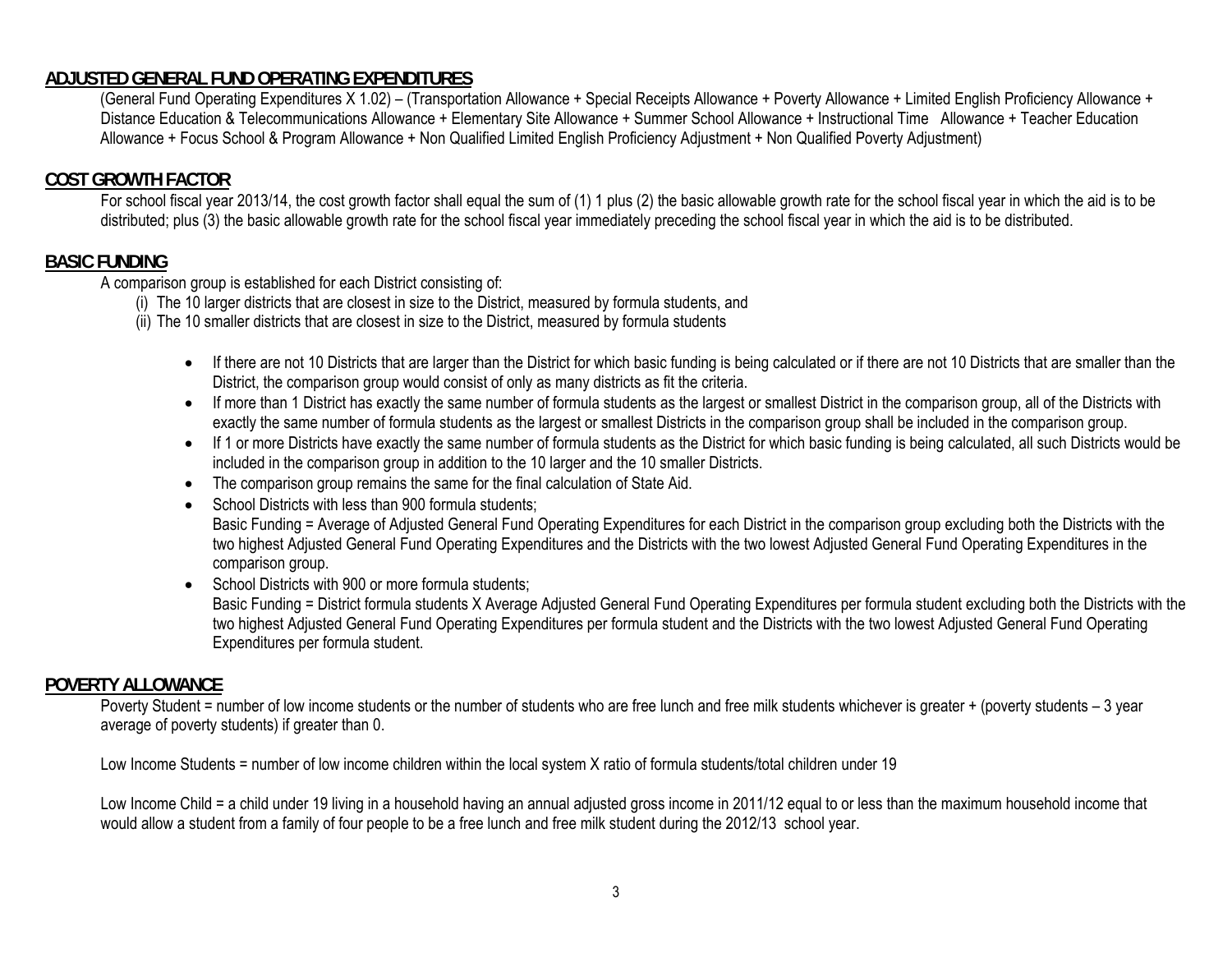2013/14 Statewide Average General Fund Operating Expenditures per Formula Student = 9,694.32

The lesser of:

 Maximum Poverty Allowance designated by the school district OR

```
Poverty Adjustment (Calculation) 
Local System Formula Students = (Stu) 
Poverty Students = (Poverty) 
Poverty Adjustment = (Povadj) 
Stu X .05 = a 
Stu X .10 = bStu X .15 = c
Stu X .20 = d
Stu X .25 = e 
Stu X .30 = f
```
- $\bullet$ If (Poverty) is less than or equal to a, then (Povadj) =  $0$
- $\bullet$ If (Poverty) is greater than a, and (Poverty) is less than or equal to b, then ((Poverty) – a) X (.0375 X Statewide Average GFOE per formula student)) = (Povadj)
- $\bullet$ If (Poverty) is greater than b, and (Poverty) is less than or equal to c, then ((b-a) X (.0375 X Statewide Average GFOE per formula student)) + (((Poverty) – b) X (.075 X Statewide Average GFOE per formula student)) = (Povadj)
- $\bullet$  If (Poverty) is greater than c, and (Poverty) is less than or equal to d, then ((b-a) X (.0375 X Statewide Average GFOE per formula student)) + ((c-b) X (.075 X Statewide Average GFOE per formula student)) + (((Poverty) –c) X (.1125 X statewide average GFOE per formula student)) = (Povadj)
- $\bullet$  If (Poverty) is greater than d, and (Poverty) is less than or equal to e, then ((b-a) X (.0375 X Statewide Average GFOE per formula student)) + ((c-b) X (.075 X Statewide Average GFOE per formula student)) + ((d-c) X (.1125 X Statewide Average GFOE per formula student)) + (((Poverty) –d) X (.15 X Statewide Average GFOE per formula student)) = (Povadj)
- $\bullet$  If (Poverty) is greater than e, and (Poverty) is less than or equal to f, then ((b-a) X (.0375 X Statewide Average GFOE per formula student)) + ((c-b) X (.075 X Statewide Average GFOE per formula student)) + ((d-c) X (.1125 X Statewide Average GFOE per formula student)) + ((e-d) X (.15 X Statewide Average GFOE per formula student)) + (((Poverty) – e) X (.1875 X Statewide Average GFOE per formula student)) = (Povadj)
- $\bullet$  If (Poverty) is greater than f, then ((b-a) X (.0375 X Statewide Average GFOE per formula student)) + ((c-b) X (.075 X Statewide Average GFOE per formula student)) + ((d-c) X (.1125 X Statewide Average GFOE per formula student)) + ((e-d) X (.15 X Statewide Average GFOE per formula student)) + ((f-e) X (.1875 X Statewide Average GFOE per formula student)) + (((Poverty) – f) X (.225 X Statewide Average GFOE per formula student)) = (Povadj)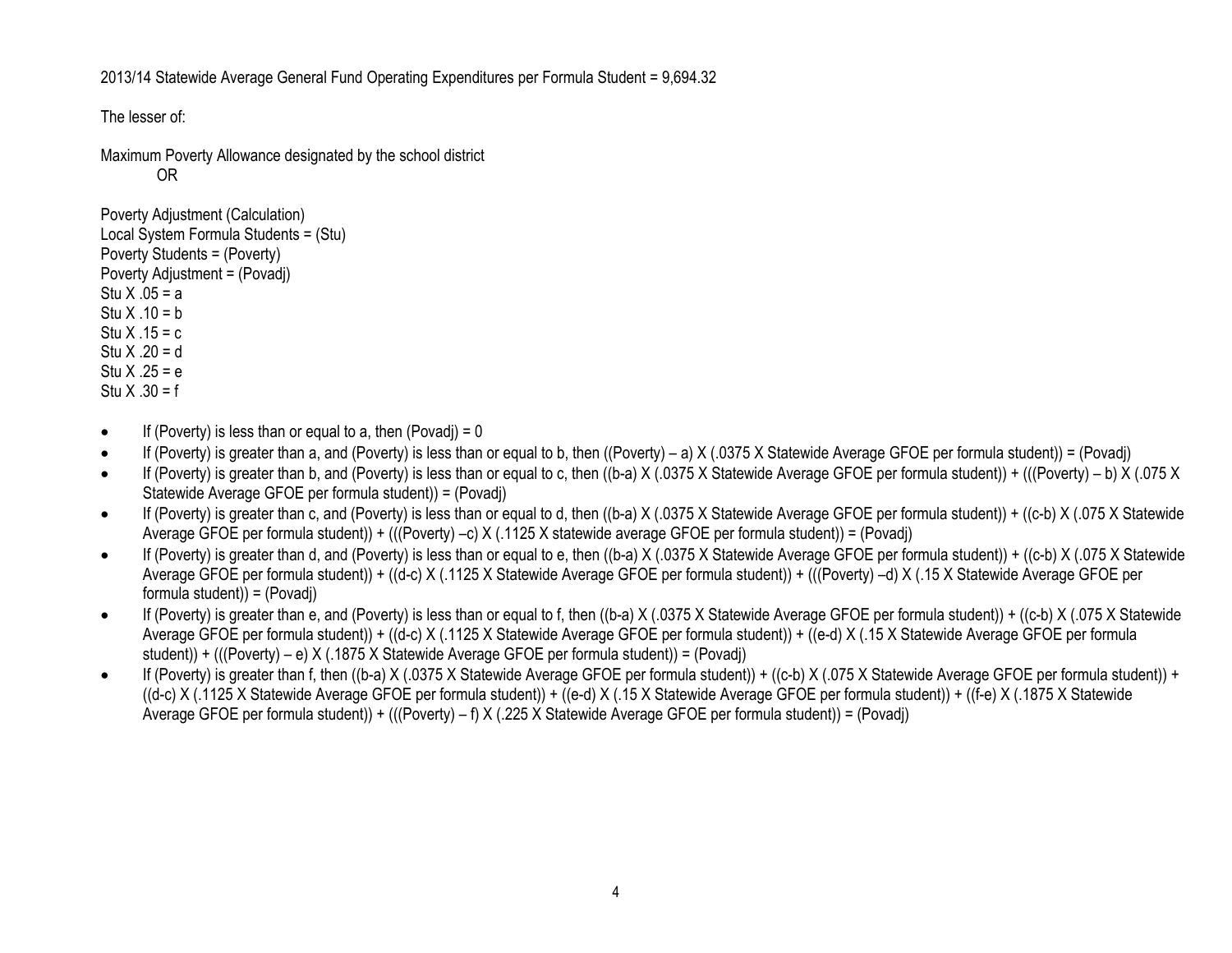#### **LIMITED ENGLISH PROFICIENCY (LEP) ALLOWANCE**

The lesser of:

Maximum Limited English Proficiency Allowance designated by the school district -Or-

25% of the statewide average general fund operating expenditures per formula student (2,423.58) multiplied by (the number of limited English proficient students + (limited English proficient students – 3 year average of limited English proficient students)) if greater than 0.

If the number of limited English proficient students is greater than or equal to 1 but less than 12, the number of limited English proficient students used in the calculation is 12.

DATA SOURCES:

 $\sqrt{2012}$  School Enrollment Template in the NSSRS.

## **FOCUS SCHOOL & PROGRAM ALLOWANCE**

Applies to school districts in a learning community.

1st year (Statewide Average General Fund Operating Expenditures per Formula Student X.10) X Number of Students in Focus School.

2nd year (Statewide Average General Fund Operating Expenditure per Formula Student X .10) X [(Fall Membership Participating in Focus School X 2) – estimated number of students used in prior year calculation]

#### DATA SOURCES:

- $\sqrt{2012}$  Student Snapshot Template in NSSRS
- $\sqrt{2011/12}$  Annual Financial Report

## **SUMMER SCHOOL ALLOWANCE**

(.025 X Summer School Student Units) X (.85 X Statewide Average General Fund Operating Expenditure per Formula Student (9,694.32) Summer School Student Units = each student enrolled in summer school for at least 12 days, whether or not the student is in the membership of the school district.

The initial number of units for each student =

 Sum of the ratios, each rounded down to the nearest whole number, number of days the student attended summer school for at least 3 hours and less than 6 hours per day  $\div$  by 12

+

2 X the number of days the student attended summer school classes for 6 or more hours per day  $\div$  12

 Additional Summer School Units for each summer school student attributed to a remedial math or reading programs, and for each summer school student attributed to a free lunch or free milk.

Summer school student units shall not be calculated for school districts which collect fees for summer school from students who qualify for free or reduced-price lunches.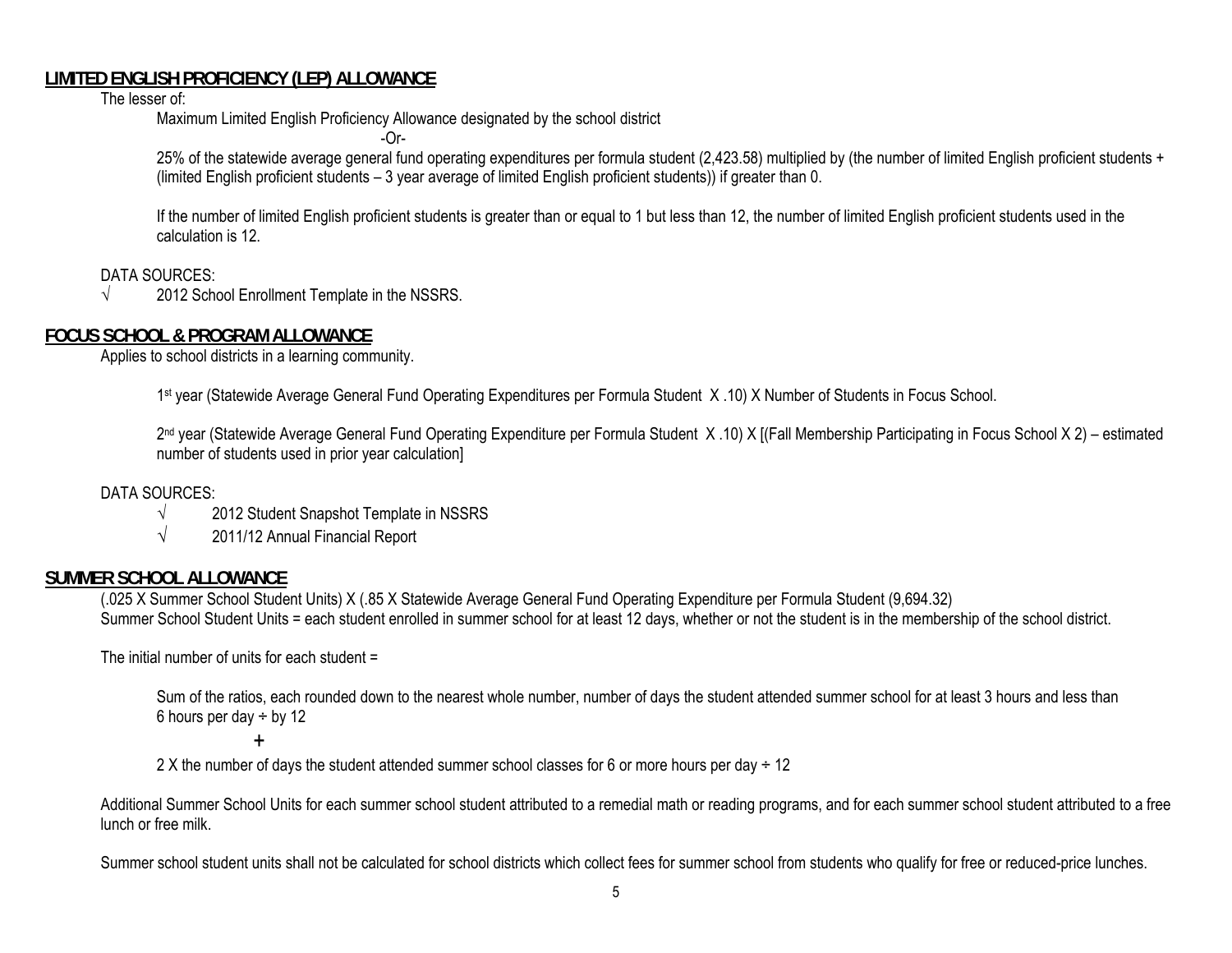#### **SPECIAL RECEIPTS ALLOWANCE**

DATA SOURCES:

√ Special Receipts Allowance includes district specific special education, state ward, and accelerated or differentiated curriculum program receipts included in local system formula resources reported on the 2011/12 Annual Financial Report (1-1-1230-000, 1-1-1240-000, 1-1-1330-000, 1-1-1340-000, 1-1-3120-000, 1-1-3125-000, 1-1-3135-000, 1-1-3160-000 & 1-1-3161-000) and receipts from the Medicare Catastrophic Coverage Act of 1988 - to the extent the district would have received payment pursuant to the Special Education Act (taken from NDE records) for 2011/12.

## **TRANSPORTATION ALLOWANCE**

The lesser of actual specific transportation costs or a calculated amount based on the miles transported (excluding activities) plus in-lieu-of transportation for the most recently available complete data year.

#### DATA SOURCES:

- √ District specific transportation expenditures reported on the 2011/12 Annual Financial Report: Total Regular Pupil Transportation minus Transportation Paid to Another District (1-2-2750-000 + 1-2-2755-000 – 1-2-2750-333 – 1-2-2755-333).
	- -Or-
- √ District specific calculated transportation expenditures based on: Route miles reported on the 2011/12 Pupil Transportation Report in CDC, (Part I) x .50 x 400% + In-Lieu-of Transportation (1-2-2750-332) reported on the 2011/12 Annual Financial Report.

## **ELEMENTARY SITE ALLOWANCE**

Elementary Site Allowance is calculated for any district that has at least one qualifying elementary site, which submits an application.

A qualifying elementary attendance site:

- 1.Is in a District with multiple elementary attendance sites
- 2.Does not have another elementary attendance site within 7 miles in the same school district **OR**
- 3.Is the only public elementary attendance site located in an incorporated city or village
- 4.Each District determines which grades are elementary grades
- 5.Building where majority of formula students attend is the primary elementary site
- 6.The primary elementary site shall not be a qualifying elementary attendance site
- 7.All grades designated as elementary grades shall be offered in each elementary attendance site
- 8.Elementary grades shall not include, grades 9, 10, 11 or 12

The Elementary Site Allowance = Sum of Elementary Site Allowances for each qualifying elementary attendance site in the district.

 (Statewide Average General Fund Operating Expenditure per Formula Student X 500% (48,471.58)) X Fall membership per building divided by 8 (result is rounded up to a whole number)

If the whole number is greater than the number of elementary site grades, the whole number is equal to the number of elementary site grades.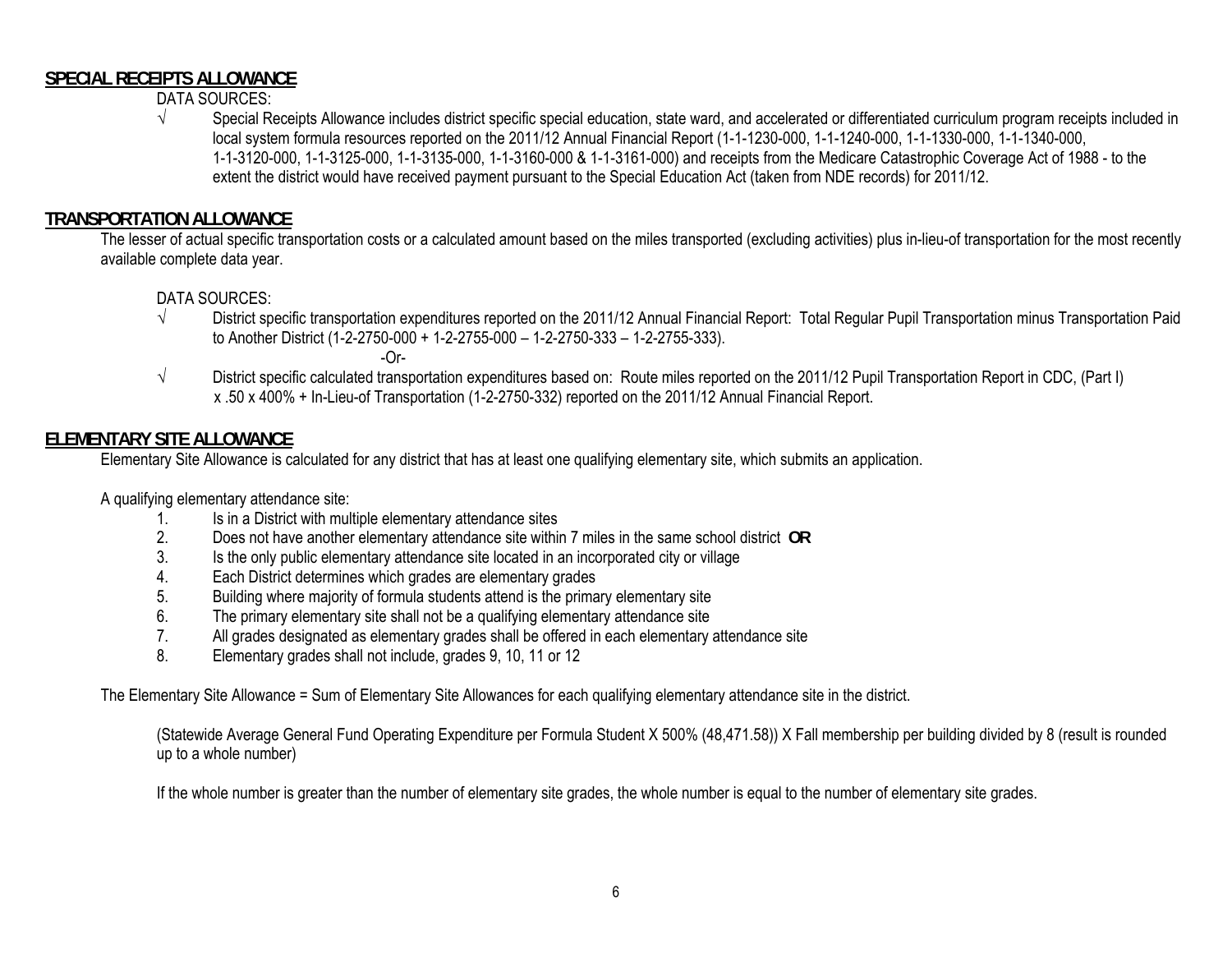#### **DISTANCE EDUCATION & TELECOMMUNICATIONS ALLOWANCE**

Is equal to 85% of the difference of the costs for (a) telecommunications services, (b) access to data transmission networks that transmit data to and from the school district, and (c) the transmission of data on such networks paid by the school districts in the local system minus the receipts from the Federal Universal Service Fund.

#### DATA SOURCES:

√ District specific distance education and telecommunications expenditures on the 2011/12 Annual Financial Report (1-2-1100-382, 1-2-1125-382, 1-2-1150-382, 1-2-1160-382, 1-2-1190-382, 1-2-1195-382, 1-2-1200-382, 1-2-1290-382, 1-2-2100-382, 1-2-2150-382, 1-2-2200-382, 1-2-2213-382, 1-2-2214-382, 1-2-2310-382, 1-2-2320-382, 1-2-2400-382, 1-2-2510-382, 1-2-2520-382, 1-2-2600-382, 1-2-2750-382, 1-2-2755-382, 1-2-2760-382, 1-2-2765-382, 1-2-3000-382, 1-2-3500-382, 1-2-6000-382, 1-2-7000-382) – Universal Service Fund (E-Rate) (1-1-4850-000).

#### **INSTRUCTIONAL TIME ALLOWANCE**

Formula Students X (Average days in session for school district – 175) = Allowance Student Days

Instructional Time Allowance = \$20 million X (District Allowance Student Days/Statewide Allowance Student Days)

#### **TEACHER EDUCATION ALLOWANCE**

\$30 million X (District Teacher Education Points/Statewide Teacher Education Points)

- $\triangleright$  Teacher Education Points;
	- (i) Full Time Equivalent (FTE) Teacher with Master Degree or Education Specialist's Degree = 1 point
	- (ii) Full Time Equivalent (FTE) Teacher with Doctorate Degree  $= 2$  points
- $\checkmark$  The "Teacher" must have the following position codes on the 2012/13Fall Personnel Report that equal 1 FTE in any combination:

1150 Head Teacher, 1160 Teacher, 1161 SPED Teacher Teaching Core Academic Subjects/Grading, 1162 SPED Teacher Teaching Core Academic Subjects/Alternate Standards/Assessment, 1163 SPED Teacher Collaborating/Co-teaching, 1164 SPED Teacher – Facilitator, 1170 Teacher – Facilitator, 1180 Teacher – Collaborator.

#### **TWO-YEAR NEW SCHOOL ADJUSTMENT**

1st year

District Basic Funding per formula student X (.20 X Estimated Student Capacity)

2<sup>nd</sup> year

District Basic Funding per formula student X (.10 X Estimated Student Capacity)

#### **STUDENT GROWTH ADJUSTMENT**

 District Basic Funding per formula student X (Approved Student Growth – (greater of 25 or 1% X Fall Membership)) + .5 X (District Basic Funding per formula student X greater of 25 or 1% of the Fall Membership)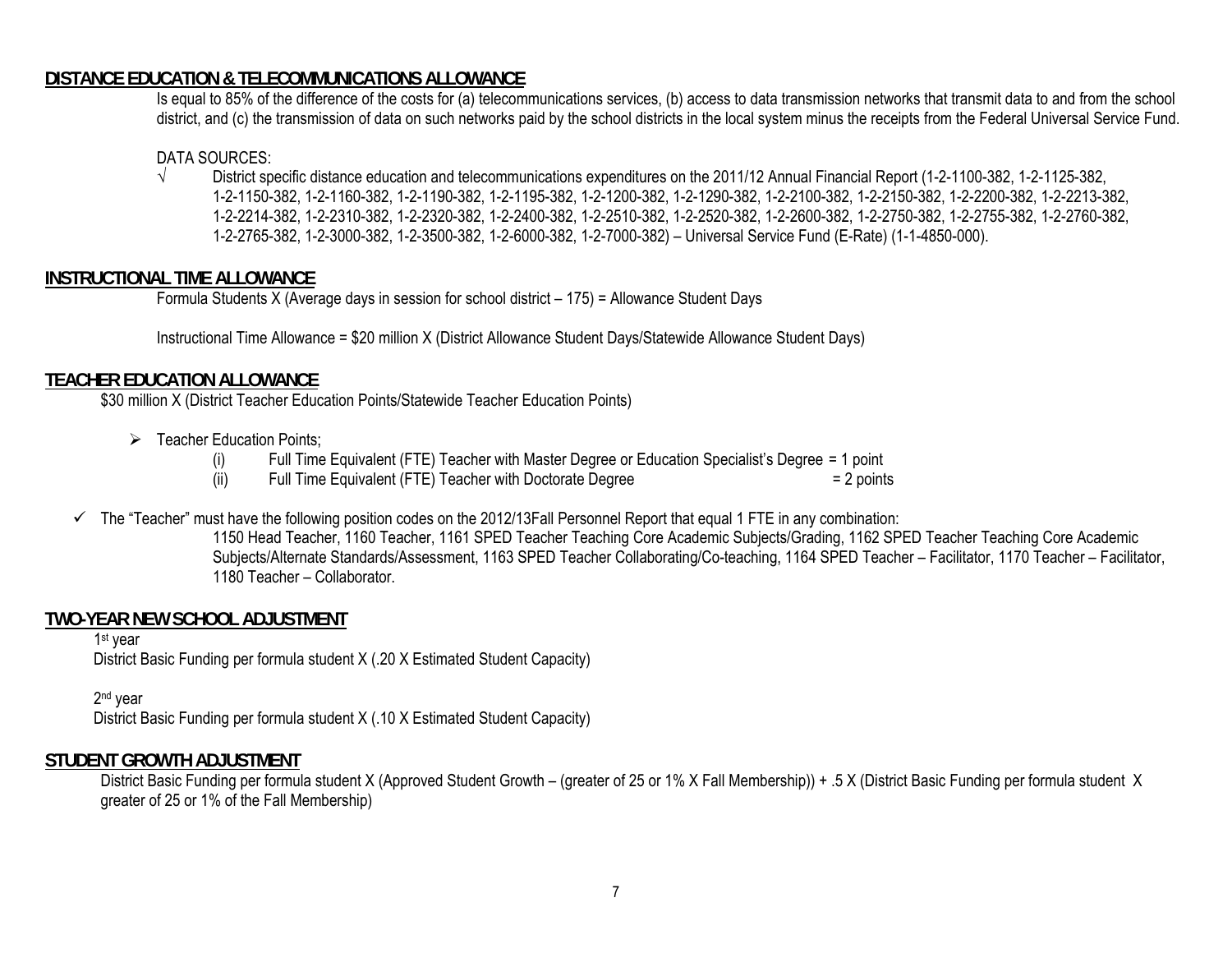#### **STUDENT GROWTH ADJUSTMENT CORRECTION**

Student Growth Adjustment Correction = (ADM – (formula students + approved student growth)) X district's basic funding per formula student

 *The absolute value of negative correction shall not exceed the original adjustment.* 

#### **NEW LEARNING COMMUNITY TRANSPORTATION ADJUSTMENT**

Only applies to school districts that are members of a learning community. The New Learning Community Transportation Adjustment is equal to the approved estimate of the member school district's increase in transportation costs for the first two years of a New Learning Community.

#### **POVERTY CORRECTION**

 If poverty allowance expenditures do not equal 117.65% or more of the poverty allowance for the most recently available complete data year (2011/12), a correction will be calculated as follows:

Poverty Allowance Correction = Poverty Allowance for 2011/12 – 85% Poverty Allowance Expenditures

 If school district does not meet the required elements (as stated above) of the poverty plan for the most recently available complete data year (2011/12), the poverty allowance correction will be equal to 50% of the poverty allowance for such school fiscal year and the school district shall also be disqualified from receiving a poverty allowance for the school fiscal year for which aid is being calculated.

Any correction calculated pursuant to this requirement shall be added to any poverty correction calculated pursuant to requirements stated for 2013/14 to arrive at the total poverty correction.

#### **NON QUALIFYING POVERTY**

 If the poverty allowance expenditures do not equal 50% or more of the allowance for school fiscal year, the school district shall be disqualified from receiving a poverty allowance for the school fiscal year for which aid is being calculated.

#### **LIMITED ENGLISH PROFICIENCY (LEP) CORRECTION**

 If the LEP poverty allowance expenditures do not equal 117.65% or more of the LEP allowance for the most recently available complete data year (2011/12) a correction will be calculated as follows:

LEP Allowance Correction = LEP Allowance for 2011/12 – 85% LEP Allowance Expenditures

 If school district does not meet the required elements (as stated above) of the LEP plan for the most recently available complete data year (2011/12), the LEP allowance correction will be equal to 50% of the LEP allowance for such school fiscal year and the school district shall also be disqualified from receiving an LEP allowance for the school fiscal year for which aid is being calculated.

Any correction calculated pursuant to this requirement shall be added to any LEP correction calculated pursuant to requirements stated for 2013/14 to arrive at the total LEP correction.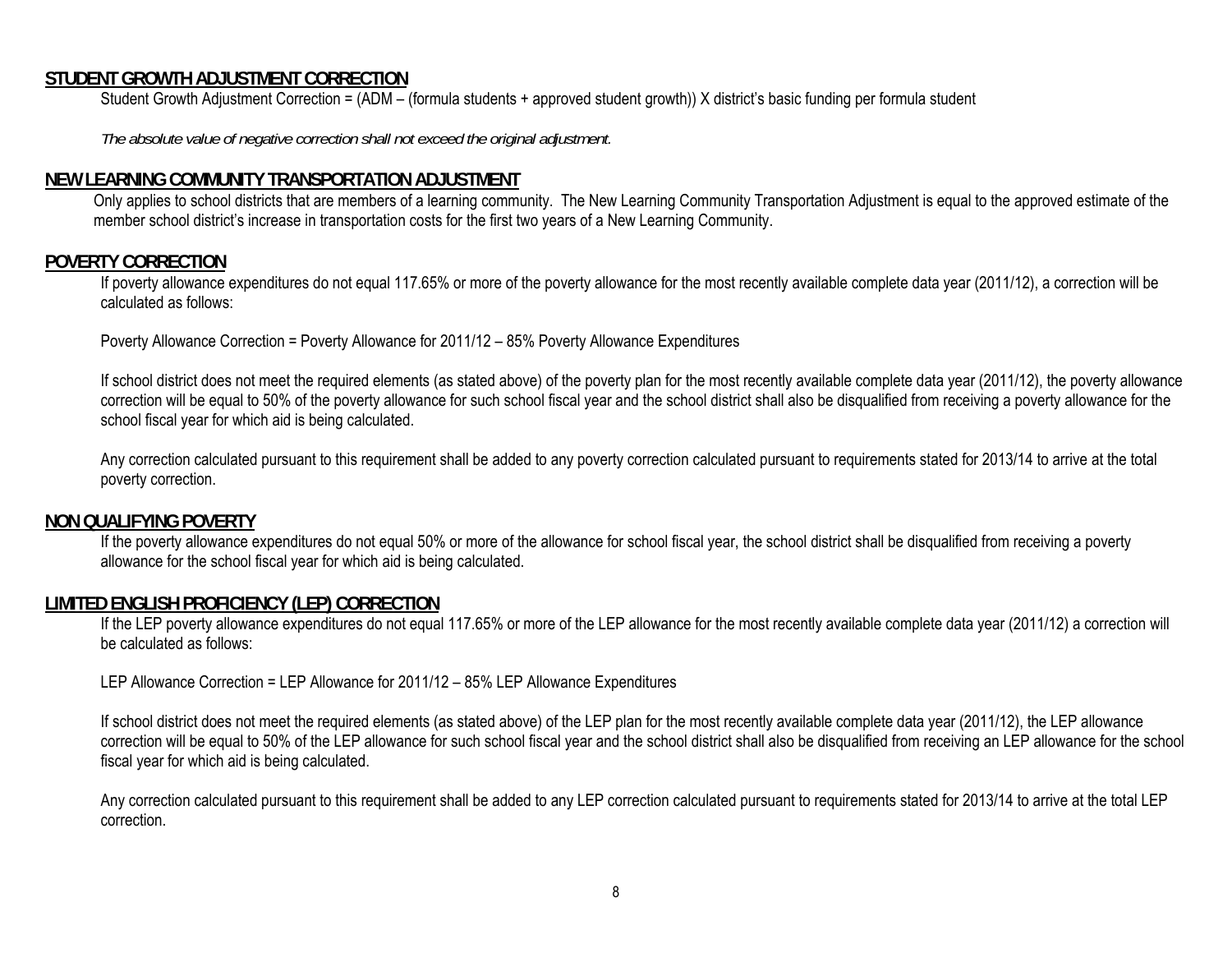#### **NON QUALIFYING LIMITED ENGLISH PROFICIENCY (LEP)**

 If the LEP allowance expenditures do not equal 50% or more of the allowance for school fiscal year, the school district shall be disqualified from receiving an LEP allowance for the school fiscal year for which aid is being calculated.

## **RESOURCES**

The sum of the Yield from Local Effort Rate + Net Option Funding + Allocated Income Tax Funds + Minimum Levy Adjustment + Retirement Aid + Other Receipts Actually Received by the District + Teacher Education Aid + Instructional Time Aid.

#### **YIELD FROM LOCAL EFFORT RATE**

Adjusted Valuation divided by 100 multiplied by the Local Effort Rate of \$1.03. Each district's adjusted valuation for tax year 2012 is provided by the Property Tax Administrator (certified October 2012). Real property was adjusted to 96% of actual value and agricultural land was adjusted to 72% of actual value.

#### **LOCAL EFFORT RATE**

Set at \$.05 below the maximum levy per §77-3442, except for 2013/14 and 2014/15. The rate is set at \$.02 below the maximum levy per §77-3442 for 2013/14 and 2014/15.

#### **NET OPTION FUNDING**

Net Enrollment Option students (students opting in minus students opting out) as of the day of the fall membership count, multiplied by the statewide average Basic Funding per formula student (8,281.98).

#### Net Option Funding is equal to each Local System's:

Net Enrollment Option Students X Statewide Average Basic Funding per formula student

Except that a Local System's Net Option Funding cannot be less than zero.

DATA SOURCES:

 $\sqrt{2012}$  School Enrollment Template in the NSSRS.

#### **ALLOCATED INCOME TAX FUNDS**

A percent calculated annually of the net Nebraska income tax liability of each school district's resident individuals in tax year 2012 provided by the Department of Revenue (certified November 8, 2012). The percentage is calculated annually based on the 1992-93 appropriation to the School District Income Tax Fund, the Net Option Funding, and the statewide income tax liability of resident individuals.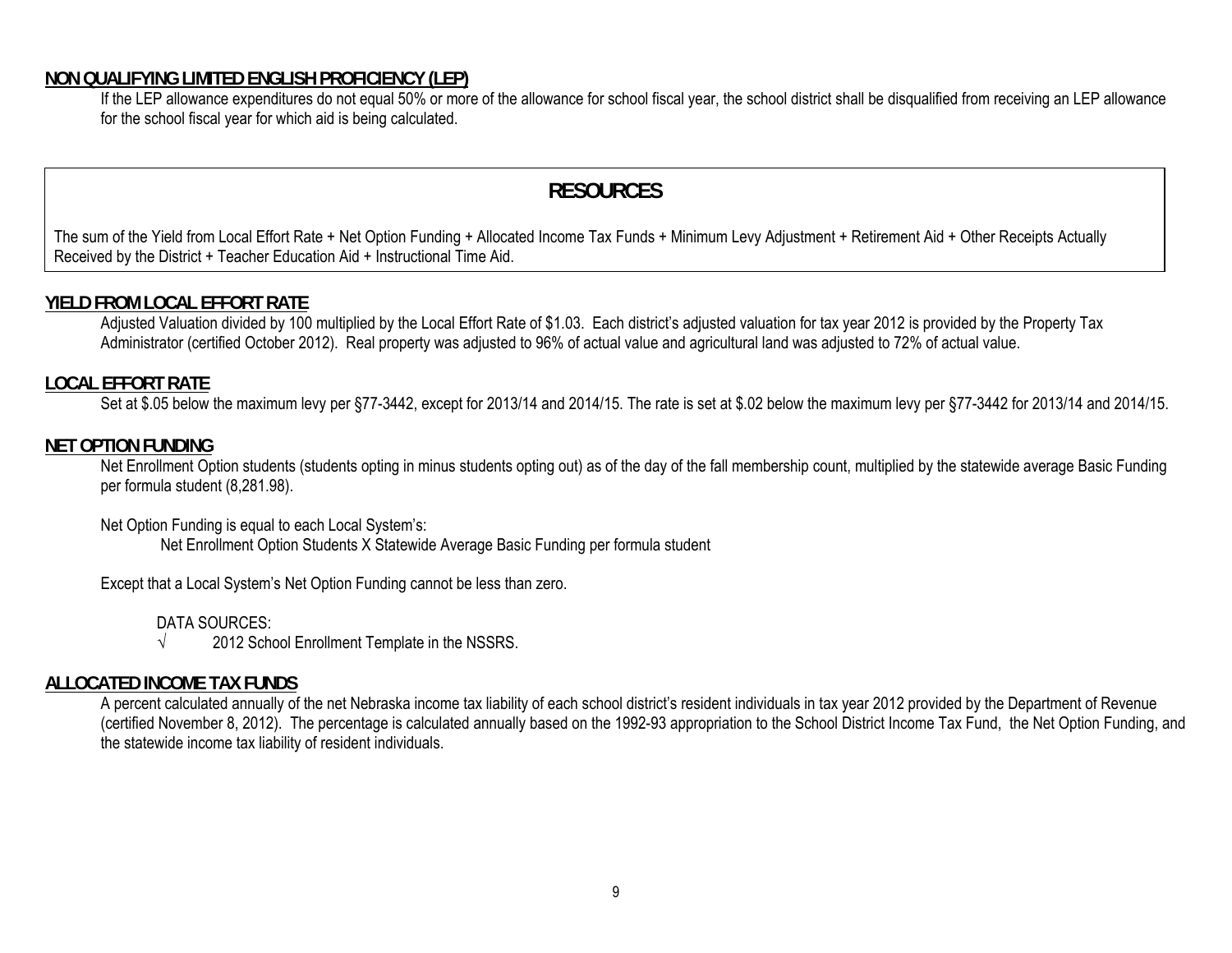#### **OTHER RECEIPTS ACTUALLY RECEIVED BY THE DISTRICT**

Each Local System's other actual receipts for the most recently available complete data year.

Other Actual Receipts are taken from the 2011/12 Annual Financial Report as follows:

| Receipts from Medicare Catastrophic Coverage Act of 1988-to the extent the district would have received payment pursuant to the Special Education Act (taken from NDE<br>records) |  |
|-----------------------------------------------------------------------------------------------------------------------------------------------------------------------------------|--|
|                                                                                                                                                                                   |  |
|                                                                                                                                                                                   |  |
| For the final calculation of State Aid, other actual receipts shall be as reported in the 2011/12 Annual Financial Report.                                                        |  |

#### **MINIMUM LEVY ADJUSTMENT**

The minimum levy adjustment is calculated and applied to any system that has a General Fund levy that is less than \$0.95. The adjustment is calculated by subtracting the system levy from \$0.95, and multiplying the result by the adjusted valuation divided by 100.

The minimum levy adjustment is added to the formula resources for the determination of Equalization Aid. If the minimum levy adjustment is greater than or equal to the allocated income tax funds, the system shall not receive allocated income tax funds, if they are a non-equalized district.

DATA SOURCES:

- √ 2012 Consolidated Data Collection, Assessed Valuation and Levies
- √ 2012 Adjusted Valuation (certified October 2012).

#### **RETIREMENT AID**

Retirement Aid is calculated based on the School District's salary percentage multiplied by \$15,000,000. The School District's salary percentage is the total salary reported by the School District on the 2011/12 AFR, divided by the total salary reported by all school districts in the State on the 2011/12 AFR.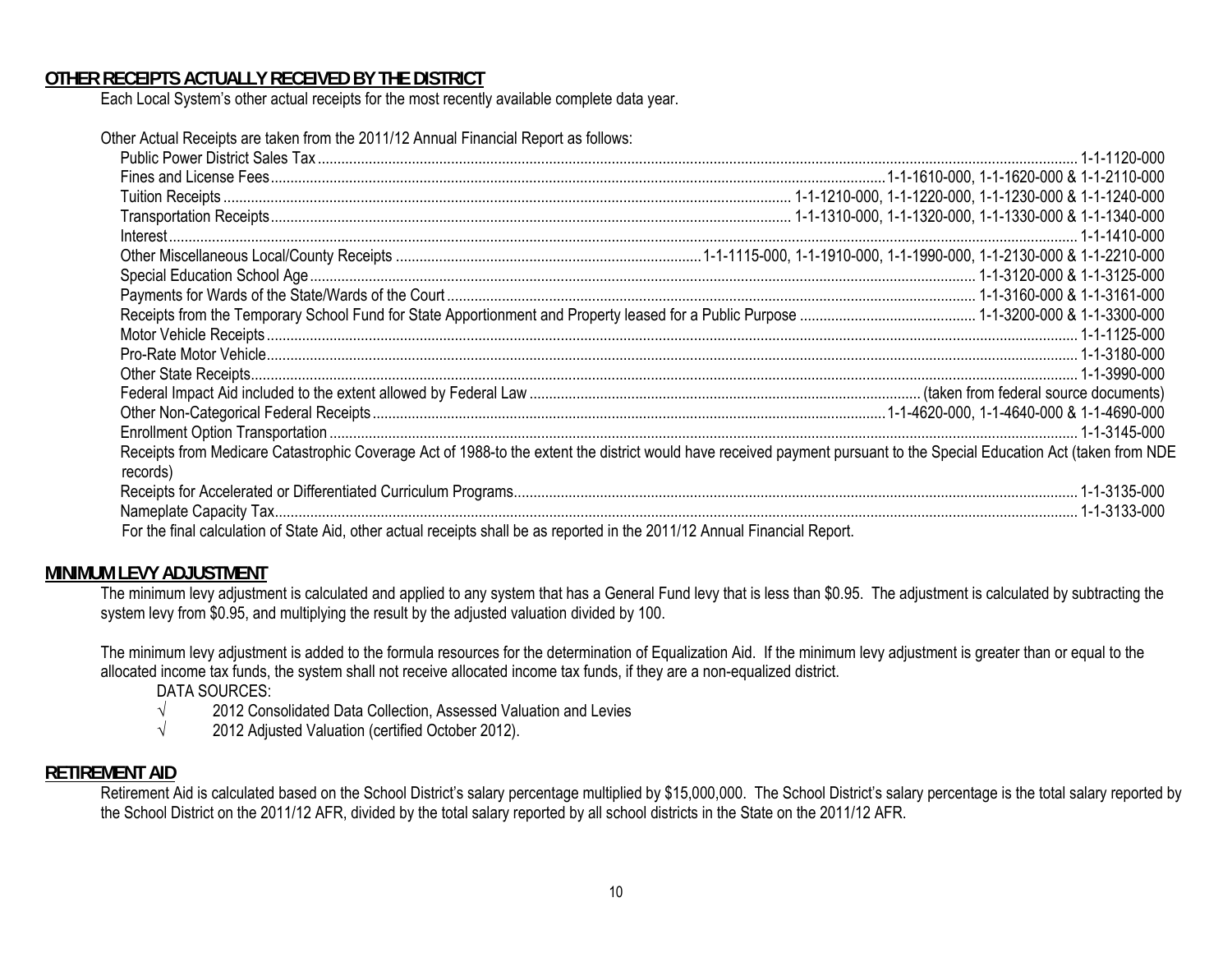#### **TEACHER EDUCATION AID**

Teacher Education Aid equals 50% of the Teacher Education Allowance for each district that qualified for the Teacher Education Allowance.

#### **INSTRUCTIONAL TIME AID**

Instructional Time Aid equals 50% of the Instructional Time Allowance for each district that qualified for the Instructional Time Allowance.

#### **EQUALIZATION AID**

Formula Needs – Formula Resources = Equalization Aid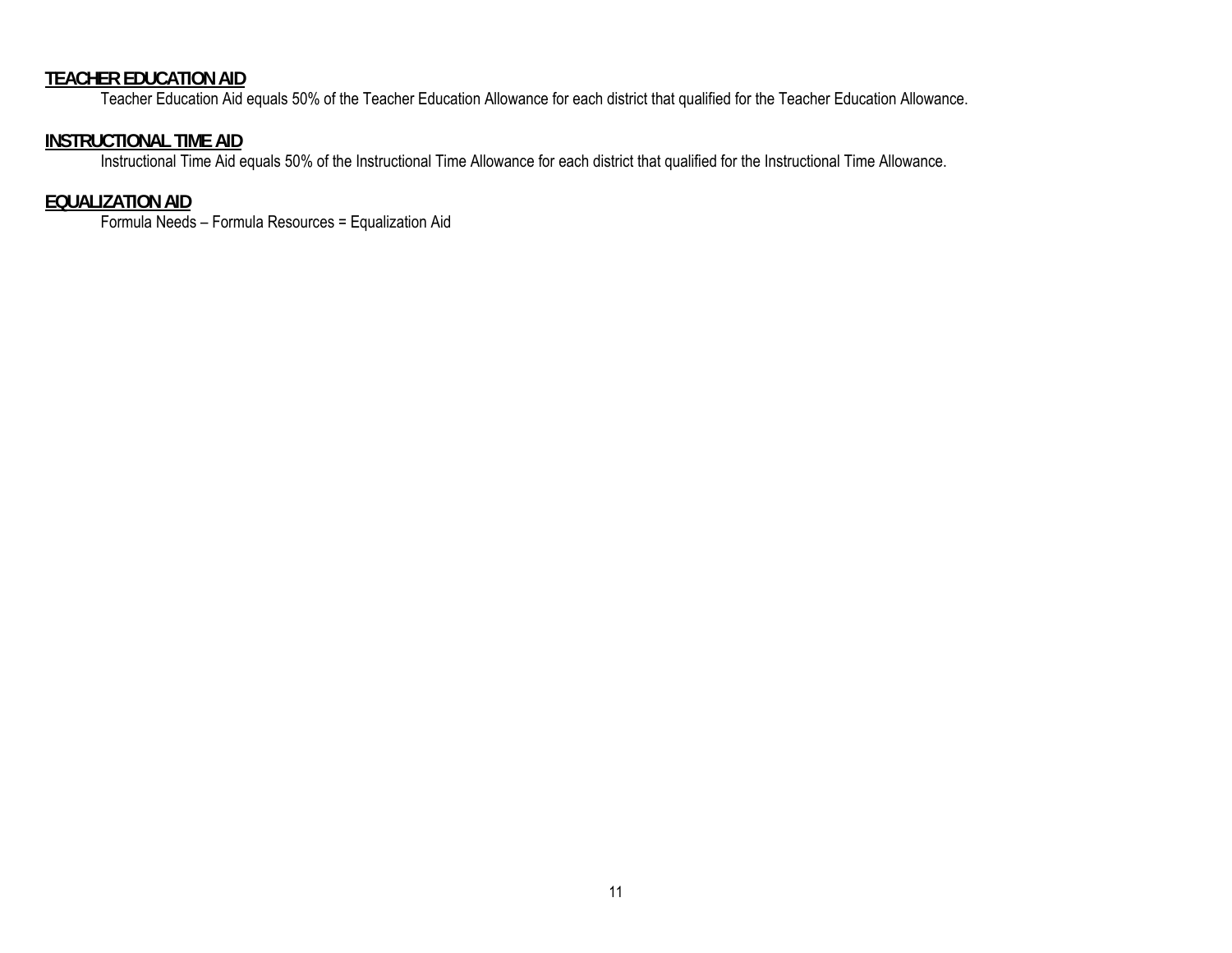# **Part II. 2013/14 CONCEPT SUMMARY**

## 2013/14 Calculated State Aid to Nebraska's Public Schools:

Consists of one or a combination of the following items:

- Teacher Education Aid  **Instructional Time Aid**
- 
- 
- 
- **Betirement Aid Allocated Income Tax Funds Contract Allocated Income Tax Funds Allocated Income Tax Funds**
- **Net Option Funding and Solution Aid Contract Contract Contract Contract Contract Contract Contract Contract Contract Contract Contract Contract Contract Contract Contract Contract Contract Contract Contract Contract Cont**

## Nebraska Equalization Aid Formula Concept:

#### Calculated Needs - Calculated Resources = State Equalization Aid

## **SYSTEM FORMULA NEED**

#### Is the sum of:

Basic Funding + Poverty Allowance + Limited English Proficiency Allowance + Focus School & Program Allowance + Summer School Allowance + Special Receipts Allowance +Transportation Allowance + Elementary Site Allowance + Distance Education & Telecommunications Allowance + Instructional Time Allowance + Teacher Education Allowance + New School Adjustment + Student Growth Adjustment + Learning Community Transportation Adjustment + Limited English Proficiency Allowance Correction + Poverty Allowance Correction + Non Qualified Poverty Adjustment + Non Qualified Limited English Proficiency Adjustment + Student Growth Adjustment Correction

 $\checkmark$ Formula Needs Stabilization:

> 2013/14 District Formula Need that is less than 100% of 2012/13 Year End Recalculated Formula Need is increased to 100% of 2012/13 Year End Recalculated Formula Need

AND

2013/14 District Formula Need that is greater than 112% of 2012/13 Year End Recalculated Formula Need is decreased to 112% of 2012/13 Year End Recalculated Formula Need, except that the Formula Need for Districts receiving a student growth adjustment is not decreased.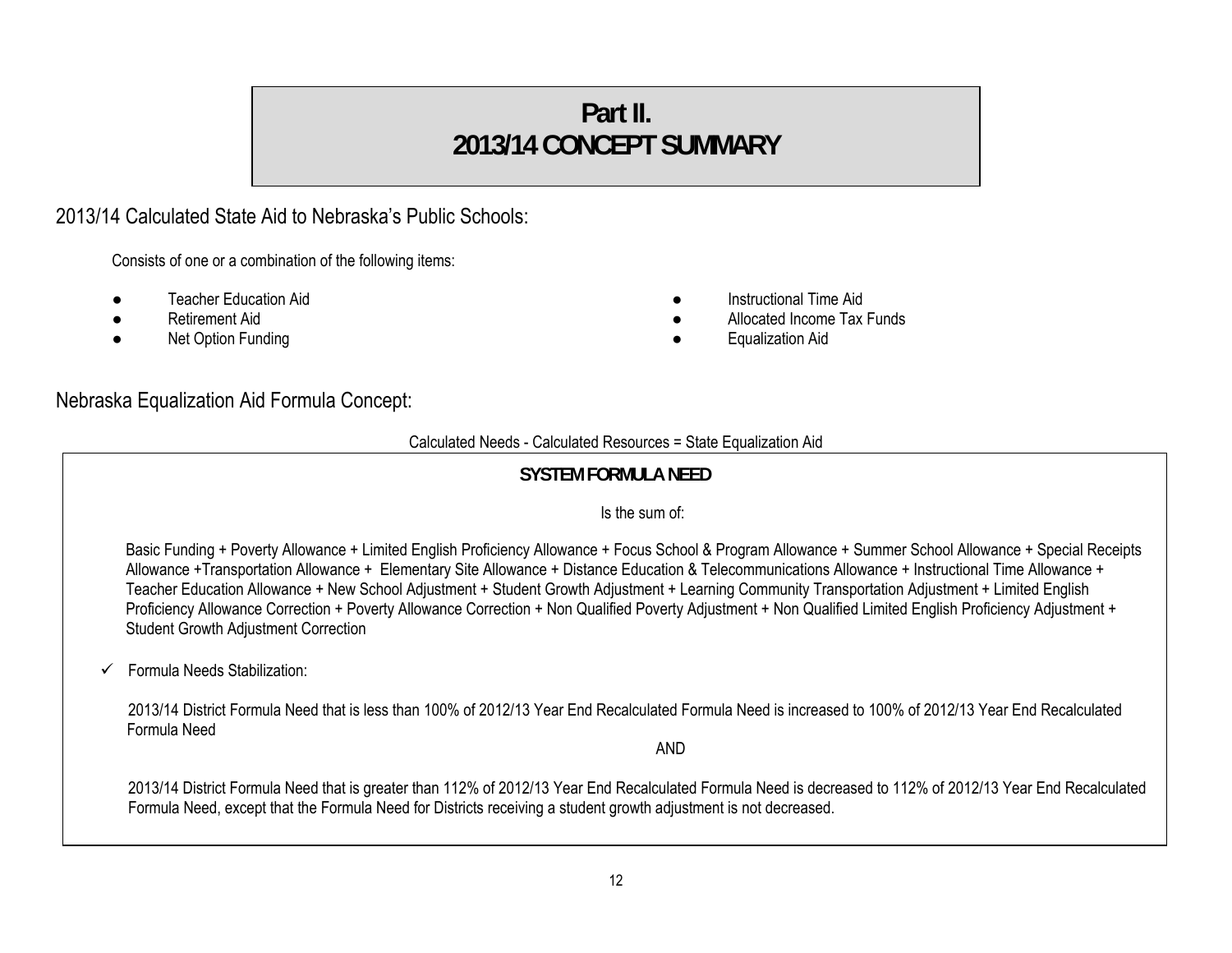## **FORMULA STUDENTS**

- Students educated by the district and students for which the district pays tuition.  $\Box$
- The Fall Membership count adjusted by the average ratio of ADM to Fall Membership from three prior years for the certification of State Aid; and ADM for the final  $\Box$ calculation of State Aid.
- Students in Qualified Early Childhood Programs multiplied by the ratio of planned instructional hours of the program divided by 1,032 then multiplied by .6.  $\Box$

## **GENERAL FUND OPERATING EXPENDITURES**

Each district's General Fund Operating Expenditures for the most recently available complete data year.

Calculated from the 2011/12 Annual Financial Report (AFR) as follows:

| linc |  |
|------|--|
|      |  |
|      |  |
| .    |  |

| <b>MINUS</b> |  |
|--------------|--|
|              |  |
|              |  |
|              |  |
|              |  |
|              |  |
|              |  |
|              |  |
|              |  |
|              |  |
|              |  |
|              |  |
|              |  |
|              |  |
|              |  |
|              |  |
|              |  |
|              |  |
|              |  |
|              |  |
|              |  |
|              |  |
|              |  |
|              |  |
|              |  |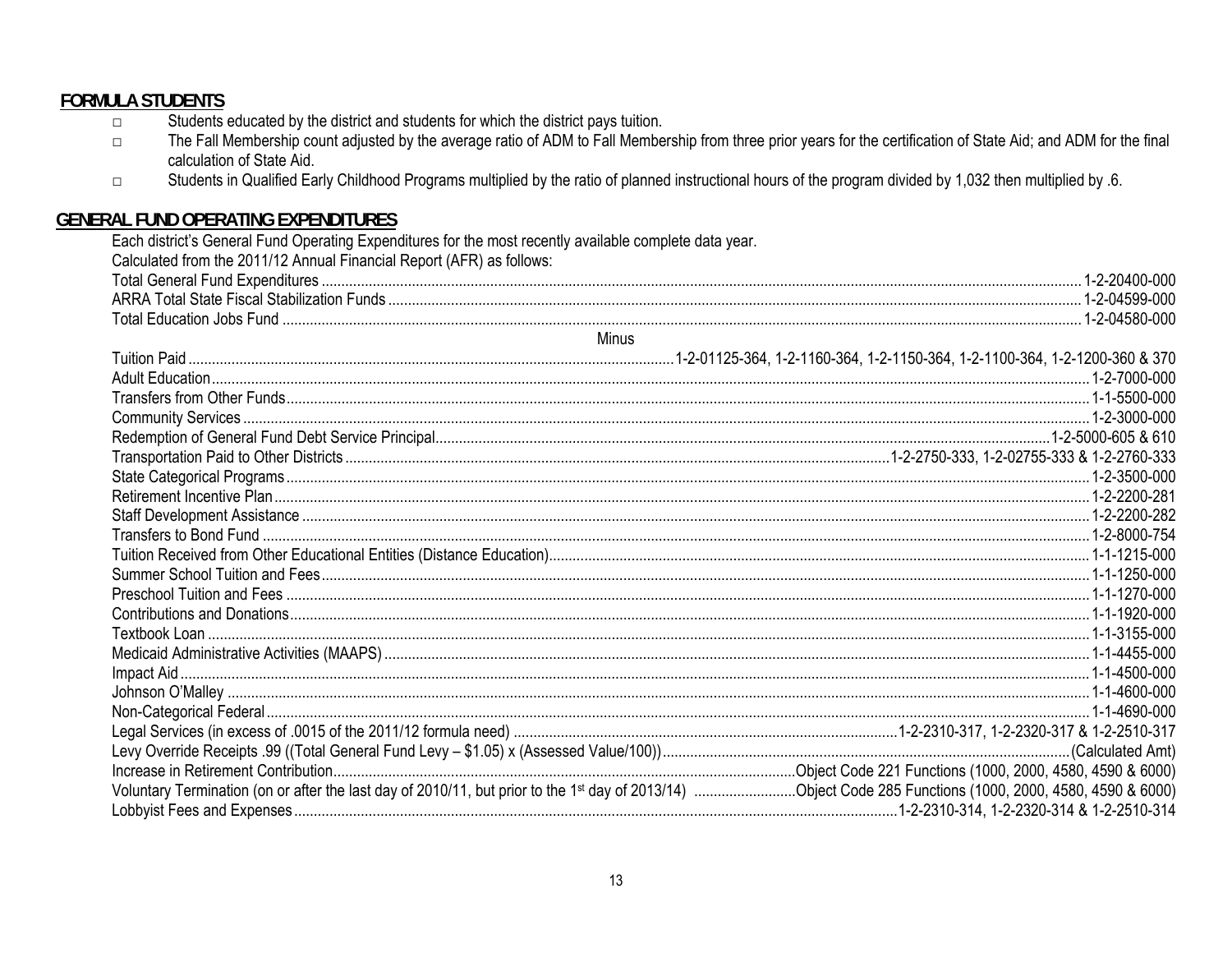## **ADJUSTED GENERAL FUND OPERATING EXPENDITURES**

□ 1.02 multiplied by general fund operating expenditures minus (transportation allowance + special receipts allowance + poverty allowance + limited English proficiency allowance + distance education and telecommunications allowance + elementary site allowance + summer school allowance + instructional time allowance + teacher education allowance + focus school and program allowance + non qualified limited English proficiency adjustment+ non qualified poverty adjustment).

## **BASIC FUNDING**

 $\nabla$  School Districts with less than 900 formula students:

Basic Funding = Average of adjusted general fund operating expenditures for each District in the comparison group excluding both the Districts with the two highest adjusted general fund operating expenditures and the Districts with the two lowest adjusted general fund operating expenditures in the comparison group.

□ School Districts with 900 or more formula students:

Basic Funding = District formula students multiplied by average of adjusted general fund operating expenditures per formula student excluding both the Districts with two the highest adjusted general fund operating expenditures per formula student and the Districts with the two lowest adjusted general fund operating expenditures per formula student in the comparison group.

## **POVERTY ALLOWANCE**

 $\Box$  The lesser of:

 District designated poverty expenditures for the 2013/14 school year or the sum of the statewide average general fund operating expenditures per student (9,694.32) multiplied by graduated percentages and then multiplied by student weightings based on free lunch/milk students or students under 19 residing in homes with adjusted gross income in 2011/12 equal to or less than the maximum household income that would allow a student from a family of four people to be a free lunch or free milk student during the 2012/13 school year.

## **LIMITED ENGLISH PROFICIENCY (LEP) ALLOWANCE**

□ The lesser of:

District designated limited English proficiency expenditures for 2013/14 or 25% of the statewide average general fund operating expenditures per student (2,423.58) multiplied by the number of limited English proficiency students.

## **FOCUS SCHOOL & PROGRAM ALLOWANCE**

- $\square$  1st Year Ten percent of the statewide average general fund operating expenditures per formula student (969.43) multiplied by the number of students participating in a focus school or program. Applies only to school districts in a learning community.
- □ 2<sup>nd</sup> Year Ten percent of the statewide average general fund operating expenditures per formula student (969.43) multiplied by [(fall membership participating in focus school X 2) – estimated number of students used in prior year calculation].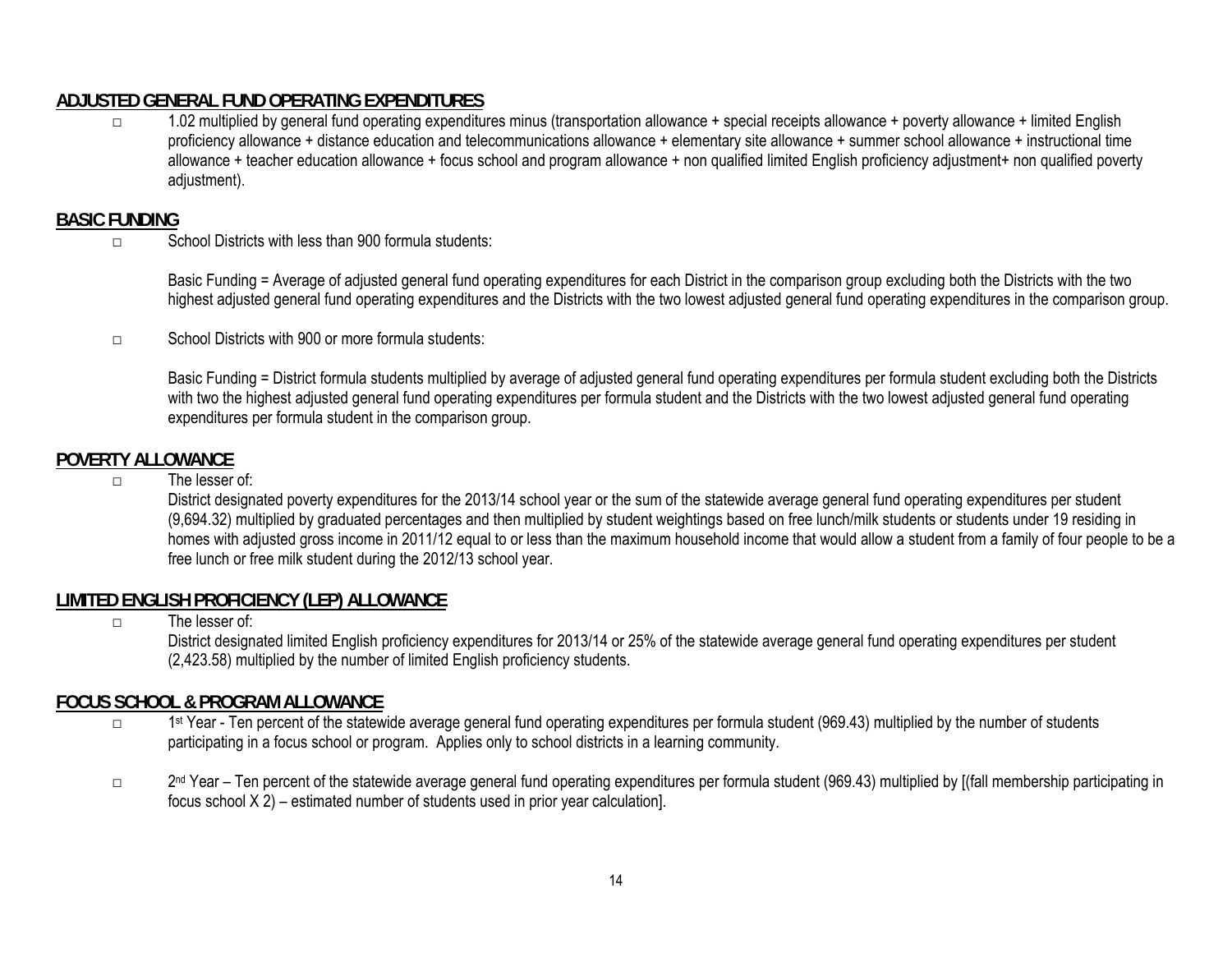### **SUMMER SCHOOL ALLOWANCE**

 $\square$  Eighty five percent of the statewide average general fund operating expenditures per formula student  $(8,240.17)$  multiplied by two and half percent of the summer school student units.

## **SPECIAL RECEIPTS ALLOWANCE**

- □ District specific special education receipts reported on the Annual Financial Report, and receipts from the Medicare Catastrophic Coverage Act of 1988, to the extent the district would have received payment pursuant to the Special Education Act (taken from NDE records).
- □ Each district's special education receipts for the most recently available complete data year.

## **TRANSPORTATION ALLOWANCE**

The lesser of:

□ Actual specific transportation costs or a calculated amount based on the miles transported (excluding activities) plus in lieu of transportation for the most recently available complete data year.

## **ELEMENTARY SITE ALLOWANCE**

 $\Box$  Five hundred percent of the statewide average general fund operating expenditures per formula student (48,471.58) multiplied by the number of students per qualified building divided by eight (rounded up to a whole number). If the whole number is greater than the number of elementary site grades, the whole number is equal to the number of elementary site grades.

## **DISTANCE EDUCATION AND TELECOMMUNICATIONS ALLOWANCE**

□ Eighty-five percent of district specific distance education and telecommunication costs reported on the Annual Financial Report minus receipts from Federal Universal Service Fee Fund (E-Rate).

#### **INSTRUCTIONAL TIME ALLOWANCE**

- □ The product of \$20 million multiplied by the districts allowance student days divided by the statewide allowance student days.
- □ Allowance student days equals formula students multiplied by average days in session for school district minus 175.

## **TEACHER EDUCATION ALLOWANCE**

□ \$30 million multiplied by the districts teacher education points divided by the statewide total teacher education points. The Allowance applies to full time equivalent teachers with a master's degree or above.

## **TWO-YEAR NEW SCHOOL ADJUSTMENT**

□ The first year new school adjustment for each approved district is equal to the district's basic funding per formula student multiplied by twenty percent of the approved estimated additional student capacity. The second year new school year adjustment for each approved district is equal to the school district's basic funding per formula student multiplied by ten percent of the approved estimated additional student capacity.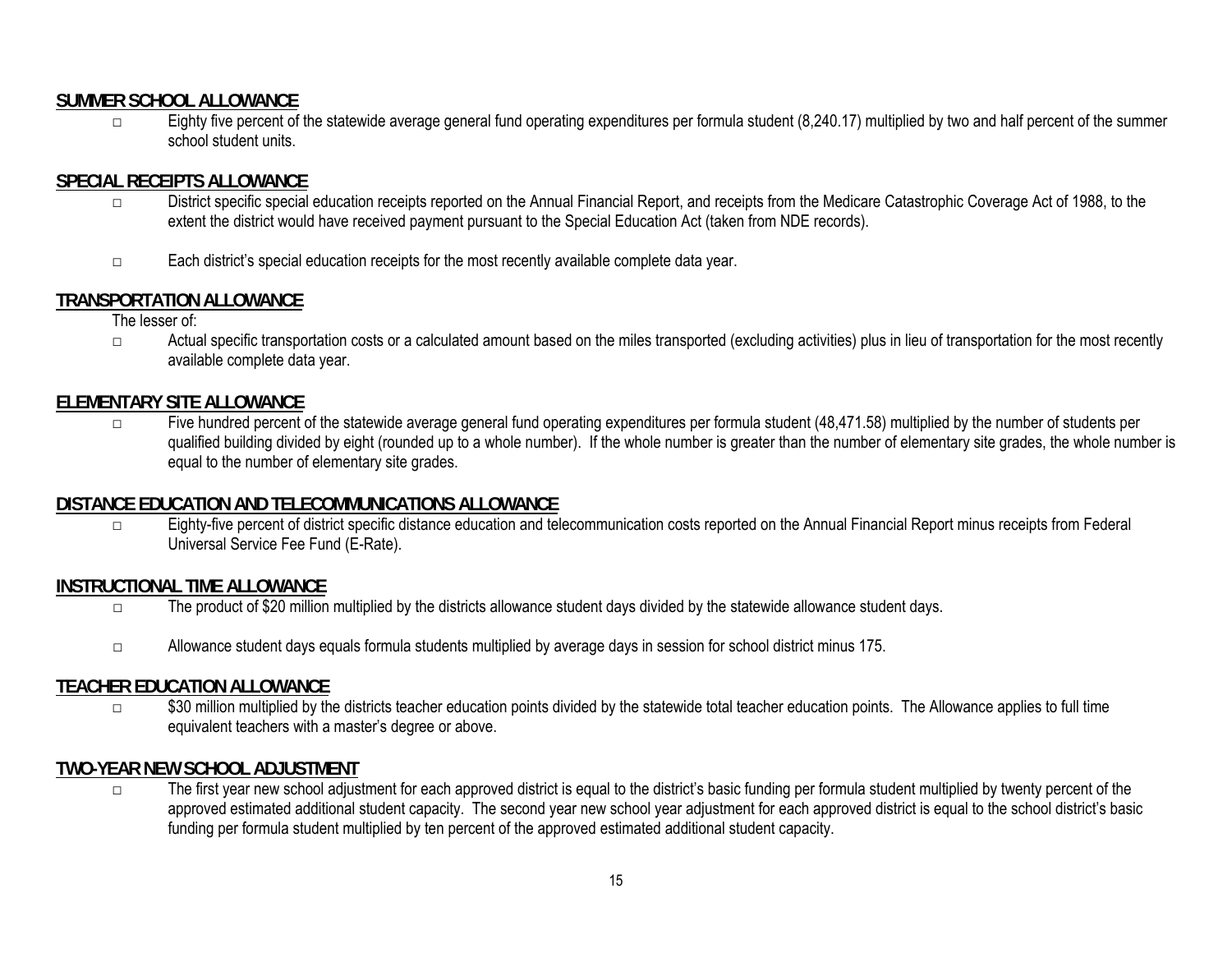## **STUDENT GROWTH ADJUSTMENT**

□ For each approved district is equal to the sum of the product of the district's basic funding per formula student multiplied by the difference of the approved student growth minus the greater of twenty five students or one percent of fall membership, plus the product of fifty percent of the district's basic funding per formula student multiplied by the greater of twenty five students or one percent of fall membership.

## **STUDENT GROWTH ADJUSTMENT CORRECTION**

Student Growth Adjustment Correction = (ADM – (formula students + approved student growth)) x district's basic funding per formula student  *The absolute value of negative correction shall not exceed the original adjustment.* 

## **LEARNING COMMUNITY TRANSPORTATION ADJUSTMENT**

□ The learning community transportation adjustment is equal to the approved estimate of increased transportation costs.

## **POVERTY CORRECTION**

 $\square$  Correction is equal to the poverty allowance minus eighty-five percent of the poverty allowance expenditures if expenditures do not equal at least 117.65% of the Poverty allowance for the most recently available complete data year. Also, if district did not meet requirements of the plan, an amount equal to 50% of the poverty allowance for such school fiscal year will be added to the above correction. Any correction calculated pursuant to this requirement shall be added to any poverty correction calculated pursuant to requirements above to arrive at the total poverty correction.

#### **NON QUALIFYING POVERTY**

□ If the poverty allowance expenditures do not equal 50% or more of the allowance for school fiscal year, the school district shall be disqualified from receiving a poverty allowance for the school fiscal year for which aid is being calculated.

## **LIMITED ENGLISH PROFICIENCY (LEP) CORRECTION**

□ Correction is equal to the LEP allowance minus eighty-five percent of the LEP allowance expenditures if expenditures do not equal at least 117.65% of the LEP allowance for the most recently available complete data year. Also, if district did not meet requirements of the plan, an amount equal to 50% of the LEP allowance for such school fiscal year will be added to the above correction. Any correction calculated pursuant to this requirement shall be added to any LEP correction calculated pursuant to requirements above to arrive at the total LEP correction.

#### **NON QUALIFYING LIMITED ENGLISH PROFICIENCY (LEP)**

□ If the LEP allowance expenditures do not equal 50% or more of the allowance for school fiscal year, the school district shall be disqualified from receiving an LEP allowance for the school fiscal year for which aid is being calculated.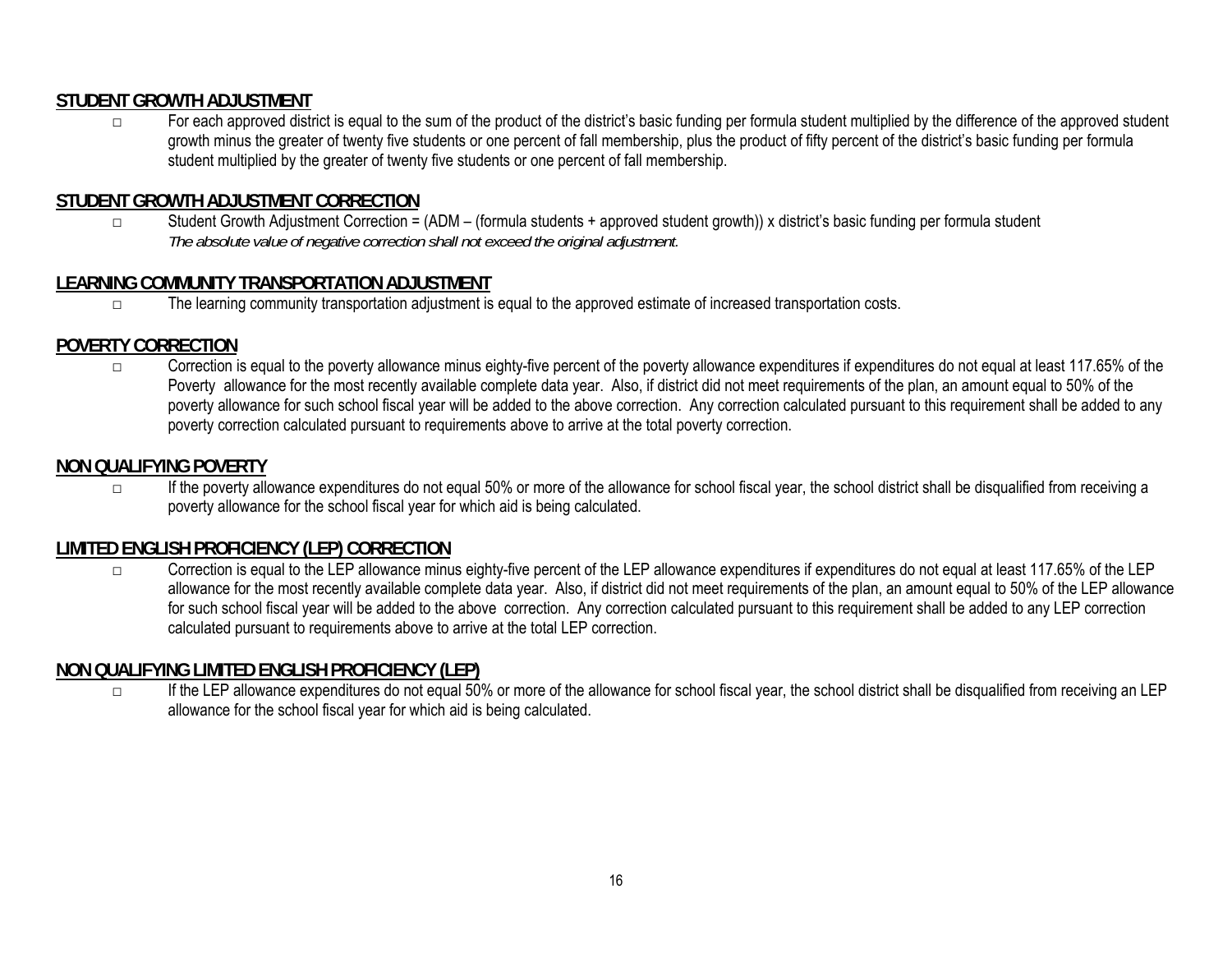# **CALCULATED RESOURCES**

#### THE SUM OF:

- □ Yield from Local Effort Rate (a calculated measure of Local Property Resources)
- □ Net Option Funding
- □ Allocated Income Tax Funds
- □ Minimum Levy Adjustment
- □ Retirement Aid
- □ Other Receipts Actually Received by the District
- □ Teacher Education Aid
- □ Instructional Time Aid

#### **YIELD FROM LOCAL EFFORT RATE (LOCAL PROPERTY RESOURCES)**

- □ Adjusted Property Valuation divided by 100 X Local Effort Rate
	- $\sqrt{\phantom{a}}$  Local Effort Rate (LER) is \$1.03.

## **NET OPTION FUNDING**

- □ The positive net number of Enrollment Option students (students opting in minus students opting out), as of the day of the Fall Membership count, is multiplied by the statewide average Basic Funding per formula student (8,281.98).
- □ Net Option Funding cannot be less than zero.

## **ALLOCATED INCOME TAX FUNDS (MEASURE OF LOCAL INCOME)**

□ A percentage determined annually, based on the 1992-93 appropriation to the School District Income Tax Fund, net option funding, and the statewide income tax liability of resident individuals.

## **OTHER RECEIPTS ACTUALLY RECEIVED BY THE DISTRICT**

(As Reported on the Annual Financial Report; see page 10 of this document for a complete listing):

- □ Examples:
	- √ Fines and License Fees
	- √ Interest
	- Special Education School Age
	- √ Pro-Rate Motor Vehicle

## **MINIMUM LEVY ADJUSTMENT**

□ The minimum levy adjustment is calculated and applied to any system that has a General Fund Common Levy that is less than \$0.95. The adjustment is calculated by subtracting the system levy from \$0.95, and multiplying the result by the adjusted valuation divided by 100.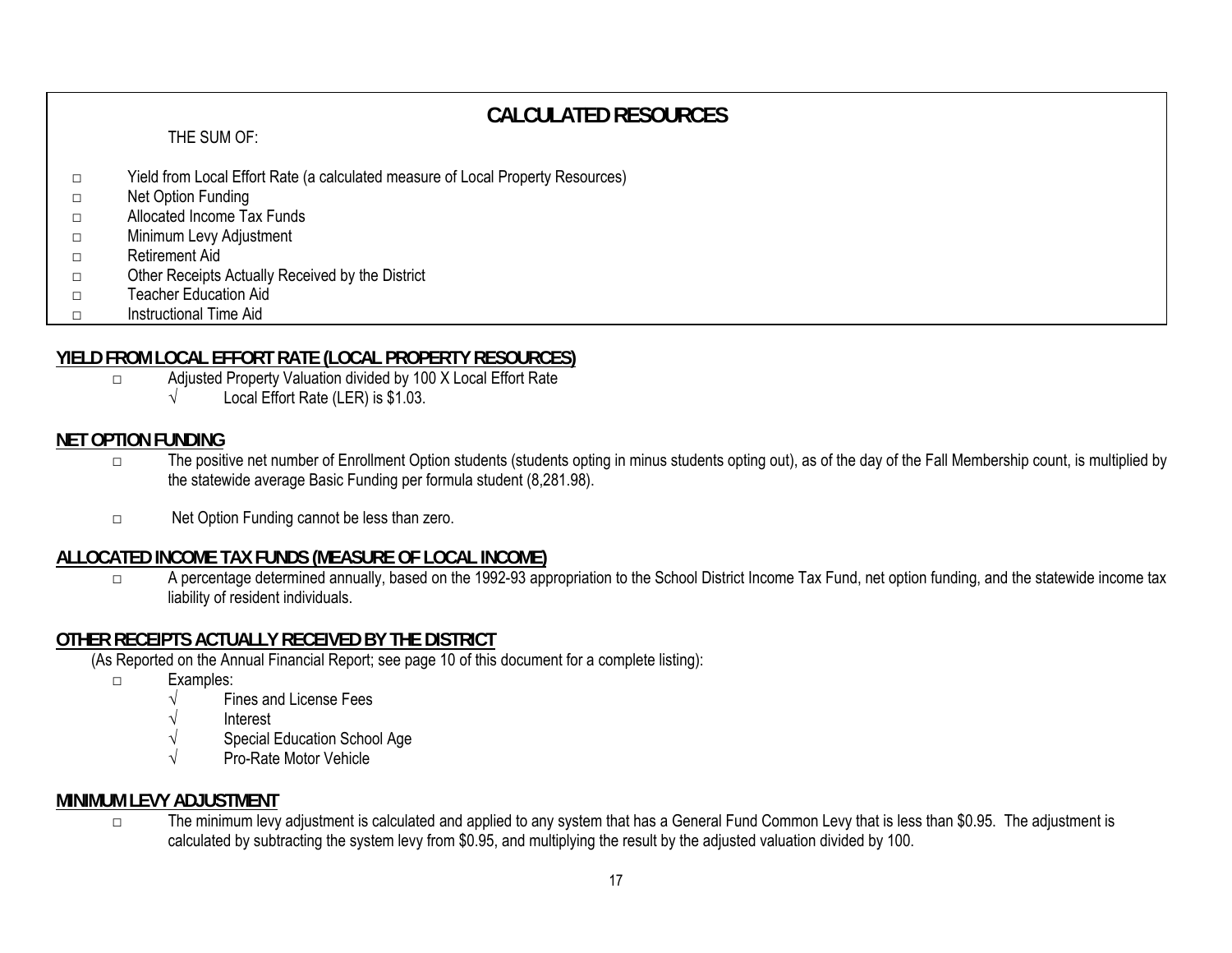## **RETIREMENT AID**

□ Retirement Aid is based on the School District's salary percentage multiplied by \$15,000,000. The School District's salary percentage is the total salary reported by the School District on the 2011/12 AFR, divided by the total salary reported by all school districts in the State on the 2011/12 AFR.

## **TEACHER EDUCATION AID**

□ Teacher Education Aid equals 50% of the Teacher Education Allowance for each district that qualified for the Teacher Education Allowance.

### **INSTRUCTIONAL TIME AID**

□ Instructional Time Aid equals 50% of the Instructional Time Allowance for each district that qualified for the Instructional Time Allowance.

#### **EQUALIZATION AID**

□ Needs - Resources = Equalization Aid

# **ADDITIONAL COMPONENTS OF STATE AID**

## **2013/14 STATE AID FUNDING**

□ On or before June 1, 2013, the Department must determine the amounts to be distributed to each Local System pursuant to the Tax Equity and Educational Opportunities Support Act based on \$1.03 Local Effort Rate.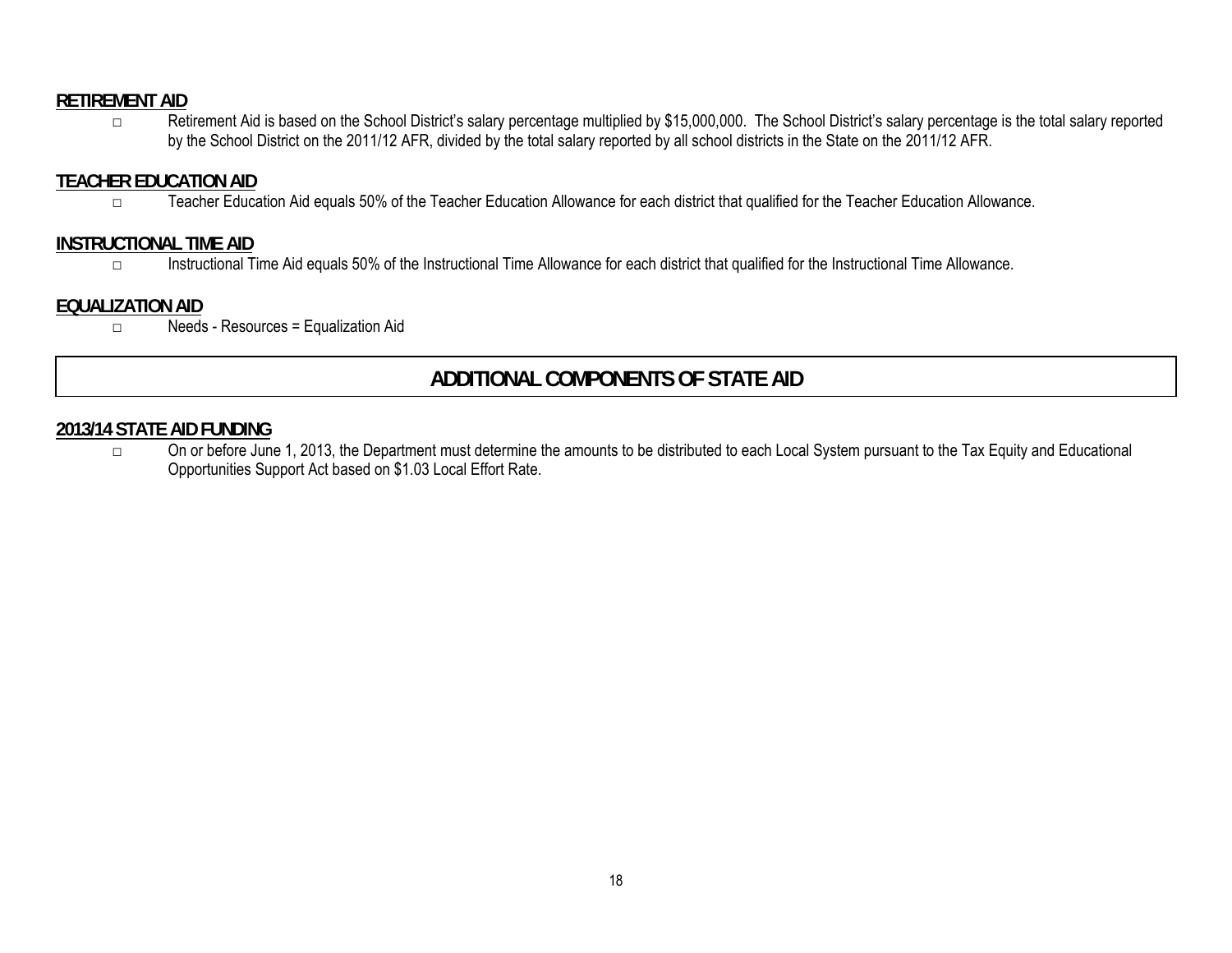# **Part III. QUESTIONS AND ANSWERS RELATED TO THE STATE AID CONCEPT AND THE 2013/14 STATE AID CALCULATION**

## **NEEDS**

#### *How are Needs determined?*

► The Needs of a Local System are determined based on:

The sum of the District's Basic Funding + Poverty Allowance + Limited English Proficiency Allowance + Focus School & Program Allowance + Summer School Allowance + Transportation Allowance + Special Receipts Allowance + Elementary Site Allowance + Distance Education & Telecommunications Allowance + Instructional Time Allowance + Teacher Education Allowance + New School Adjustment + Student Growth Adjustment + Learning Community Transportation Adjustment + Limited English Proficiency Allowance Correction + Poverty Allowance Correction + Non Qualified Poverty Adjustment + Non Qualified Limited English Proficiency Adjustment + Student Growth Adjustment Correction.

#### $\checkmark$  Formula Needs Stabilization:

District Formula Need that is less than 100% of 2012/13 Year End Recalculated Formula Need is increased to 100% of 2012/13 Year End Recalculated Formula Need

AND

District Formula Need that is greater than 112% of 2012/13 Year End Recalculated Formula Need is decreased to 112% of 2012/13 Year End Recalculated Formula Need, except that the Formula Need for Districts receiving a student growth adjustment is not decreased.

#### *What are Formula Students?*

- ► Formula Students include students educated by the district and those for which the district is paying tuition.
- ► Formula Students are grouped in the following manner: Qualified Early Childhood programs, Kindergarten (KDG = programs under 1,032 instructional hours), Full-Day Kindergarten (FDK = programs of 1,032 or more instructional hours) through Grade 6, Grades 7-8, and 9-12.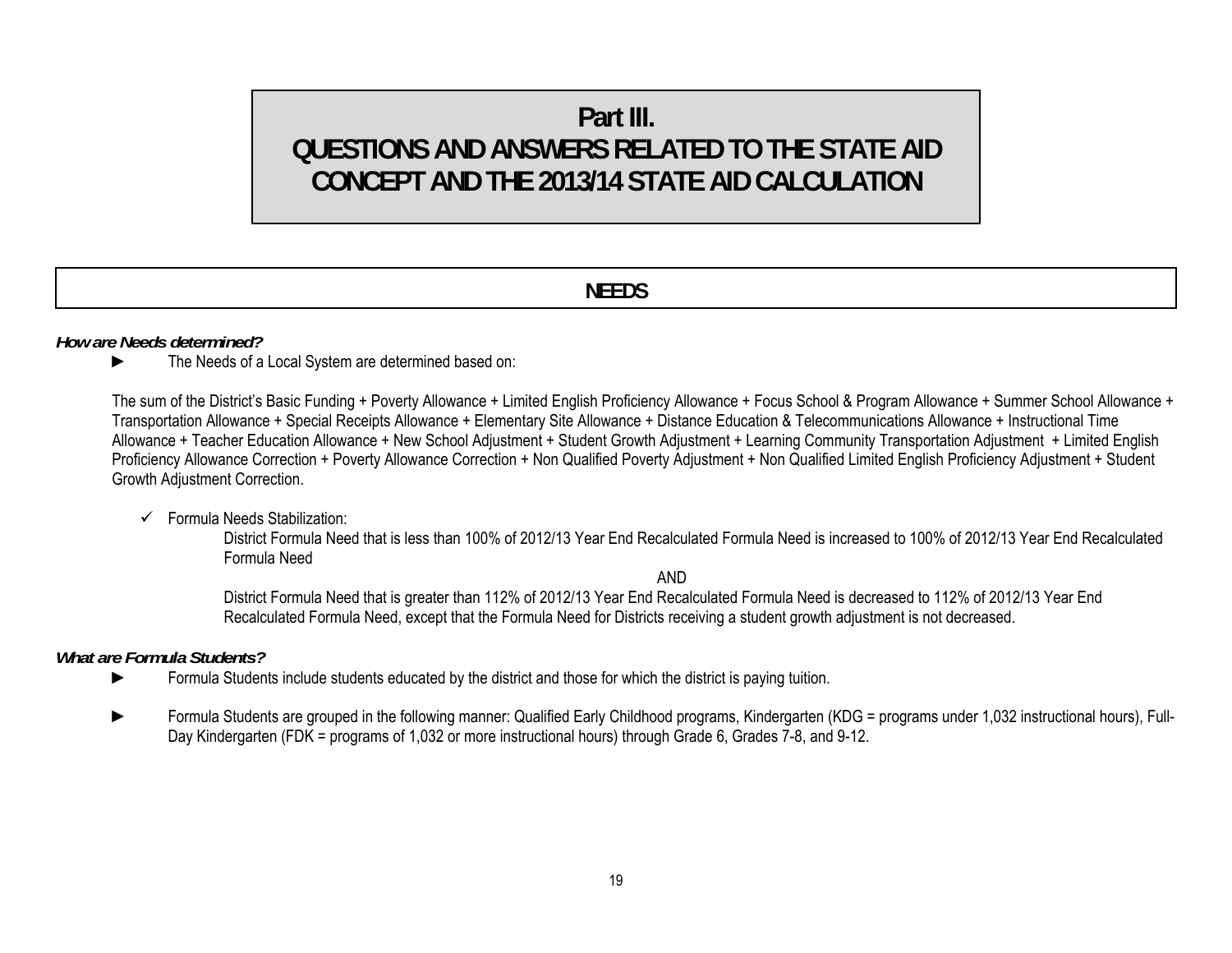#### *What source data was used to determine the Formula Students for the* **2013/14** *State Aid calculation?*

K-12 Fall Membership from the 2012 Student Snapshot Template in the NSSRS adjusted by an ADM to Fall Membership ratio using the average of the ratios from 2009/10, 2010/11 and 2011/12.

4 year-olds in Qualified Early Childhood Education Fall Membership multiplied by the ratio of planned instructional hours of the program divided by 1,032 then multiplied by .6.

+

-

+

K-12 Contracted Out Students from the 2012 School Enrollment Template in the NSSRS.

Kindergarten students in programs under 1,032 instructional hours multiplied by .5.

#### *How are Adjusted General Fund Operating Expenditures determined?*

General Fund Operating Expenditures multiplied by the cost growth factor (1.02) minus Allowances (Transportation Allowance + Special Receipts Allowance + Poverty Allowance + Limited English Proficiency Allowance + Distance Education & Telecommunications Allowance + Elementary Site Allowance + Summer School Allowance + Instructional Time Allowance + Teacher Education Allowance + Focus School & Program Allowance + Non Qualified Poverty Adjustment + Non Qualified Limited English Proficiency Adjustment)

#### *How is Basic Funding determined?*

- A comparison group is established for each District consisting of the 10 larger districts that are closest in size to the District, measured by formula students and the 10 smaller districts that are closest in size to the District, measured by formula students.
	- For School Districts with less than 900 formula students, Basic Funding is the average of adjusted general fund operating expenditures for each District in the comparison group, excluding both the Districts with the two highest adjusted general fund operating expenditures and the Districts with the two lowest adjusted general fund operating expenditures in the comparison group.
	- For School Districts with 900 or more formula students, Basic Funding is the average of adjusted general fund operating expenditures per formula student for each District in the comparison group, excluding both the Districts with the two highest adjusted general fund operating expenditures per formula student and the Districts with the two lowest adjusted general fund operating expenditures per formula student in the comparison group, multiplied by the District's formula students.

## *How is the Poverty Allowance determined?*

- The Poverty Allowance is the lesser of:
	- The amount the District designates they will spend on poverty for the 2013/14 school year.
	- The sum of the statewide average general fund operating expenditures per student multiplied by graduated percentages then multiplied by student weightings based on free lunch/milk students or students under 19 residing in homes with adjusted gross income in 2011/12 equal to or less than the maximum household income that would allow a student from a family of four people to be a free lunch or free milk student during the 2012/13 school year.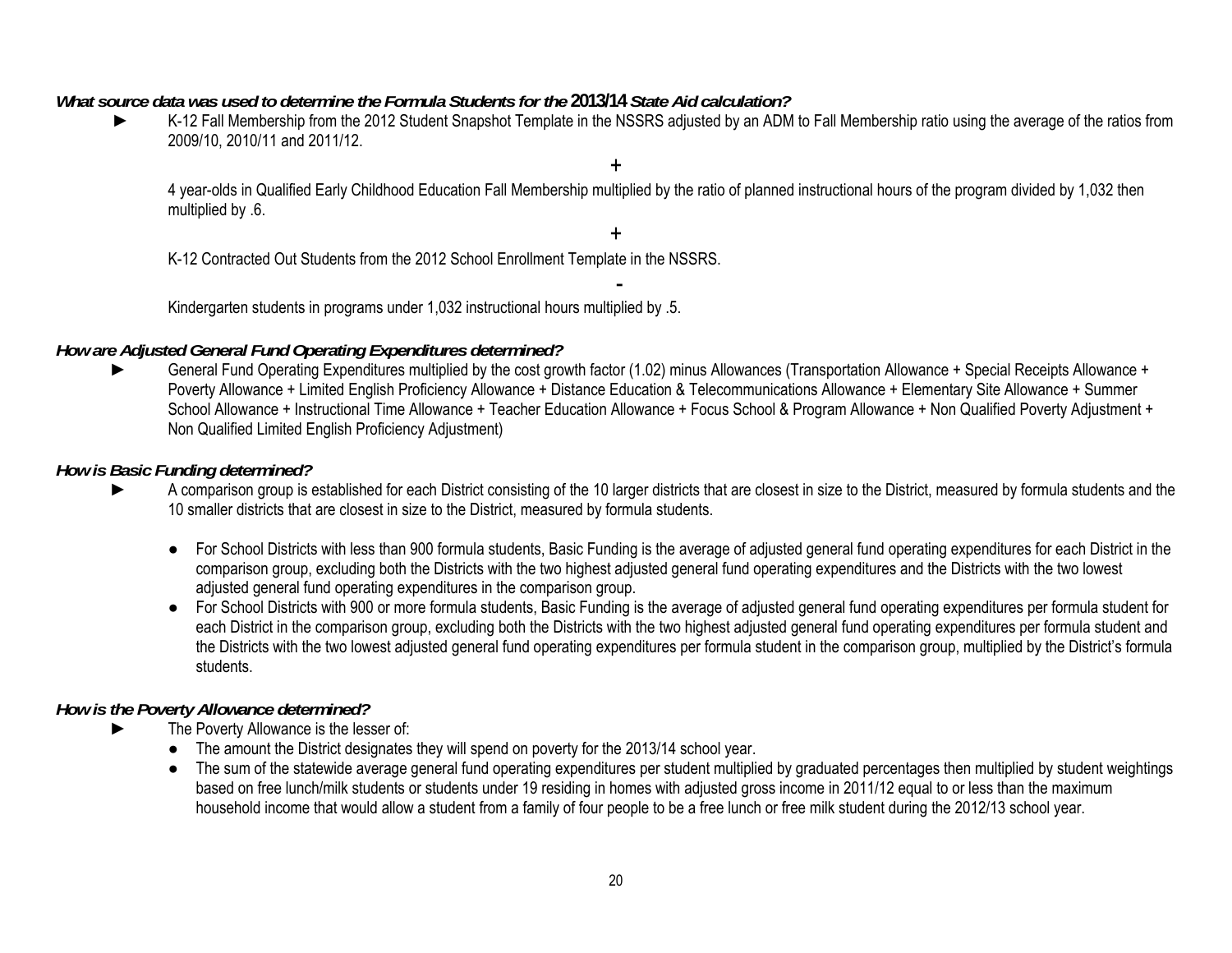## *How is the Limited English Proficiency Allowance determined?*

- ► The Limited English Proficiency Allowance is the lesser of:
	- The amount the District designates they will spend on students with limited English proficiency for the 2013/14 school year.
	- 25% of the statewide average general fund operating expenditures per student multiplied by the number of limited English proficiency students.

## *How is the Summer School Allowance determined?*

- 85% of the statewide average general fund operating expenditures per formula student is multiplied by 2.5% of summer school student units. Summer school student units equal to the sum of the ratios of:
	- 1) Number of days the student attended summer school for at least 3 hours and less than 6 hours per day divided by 12
	- 2) Two times the number of days the student attended summer school for 6 or more hours per day divided by 12

## *How is the Special Receipts Allowance determined?*

- Special Receipts are from the most recently available complete data year.
	- Special Receipts Include:
	- State Receipts for School-Age Special Education
	- State Receipts for School-Age Special Education Transportation
	- Payments for Wards of the State/Wards of the Court
	- Receipts for Accelerated or Differentiated Curriculum Programs
	- Special Education Tuition Received from other Districts
	- Special Education Tuition Received from Individuals
	- $\sqrt{\phantom{a}}$  Special Education Transportation Receipts from other Districts
	- $\sqrt{\phantom{a}}$  Special Education Transportation Receipts from Individuals
	- Receipts from Medicare Catastrophic Coverage Act of 1988 to the extent the district would have received payment pursuant to the Special Education Act.

## *How is the Transportation Allowance determined?*

- The transportation allowance is the lesser of:
	- The actual transportation expenditures from the most recently available complete data year.
	- Regular route miles traveled multiplied by 400% of the mileage rate established by the Department of Administrative Services (DAS) as of January 1 of the most recently available complete data year (.555) plus in lieu of transportation.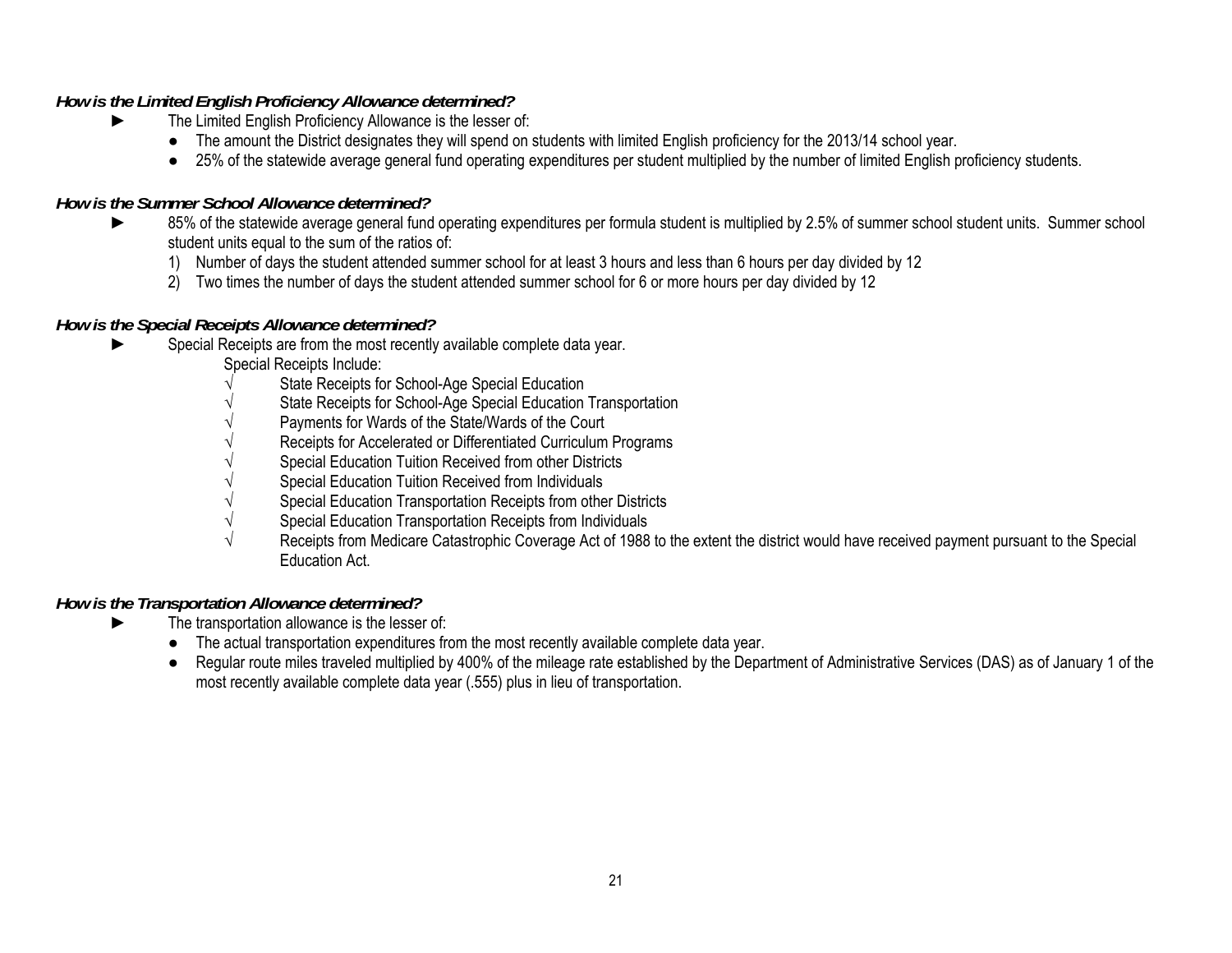## *How is the Elementary Site Allowance determined?*

- The statewide average general fund operating expenditures per formula student multiplied by 500% is then multiplied by the number formula students in buildings that qualify for the Allowance divided by 8. An Elementary Site Allowance is provided if a District:
	- Is in a District with multiple elementary attendance sites
	- Does not have another elementary attendance site within 7 miles in the same school district **OR**
	- Is the only public elementary attendance site located in a incorporated city or village
	- Each District determines which grades are elementary grades
	- Building where majority of formula students attend is the primary elementary site
	- The primary elementary site shall not be a qualifying elementary attendance site
	- All grades designated as elementary grades shall be offered in each elementary attendance site
	- Elementary grades shall not include, grades 9, 10, 11 or 12

## *How is the Distance Education and Telecommunications Allowance determined?*

- Distance Education and Telecommunications is equal to 85% the difference of:
	- Actual expenditures for distance education and telecommunications from the most recently available complete data year minus receipts from the Universal Service Fee Fund (E-Rate) from the most recently available complete data year.

## *How is the Instructional Time Allowance determined?*

- The product of \$20 million multiplied by the districts allowance student days divided by the statewide allowance student days.
	- Allowance student days equals formula students multiplied by the difference of average days in session for school district minus 175 if greater than O.

## *How is the Teacher Education Allowance determined?*

- \$30 million multiplied by the districts teacher education points divided by the statewide total teacher education points.
	- The "Teacher" must have the following position codes on the 2011/12 Fall Personnel Report; 1150 Head Teacher, 1160 Teacher, 1161 SPED Teacher Teaching Core Academic Subjects/Grading, 1162 SPED Teacher Teaching Core Academic Subjects/Alternate Standards/Assessment, 1163 SPED Teacher Collaborating/Co-Teaching, 1164 SPED Teacher – Facilitator, 1170 Teacher – Facilitator, 1180 Teacher – Collaborator.

## *How is the Two Year New School adjustment determined?*

- ► The first year of the new school adjustment for each approved district is equal to the district's basic funding per formula student multiplied by twenty percent of the approved estimated additional student capacity.
- ► The second year of the new school adjustment for each approved district is equal to the district's basic funding per formula student multiplied by ten percent of the estimated student capacity.

## *How is the Student Growth Adjustment determined?*

The district's basic funding per formula student is multiplied by the approved student growth minus the greater of twenty five students or one percent of fall membership. That amount is then added to fifty percent of the district's basic funding per formula student multiplied by the greater of twenty five students or one percent of the fall membership.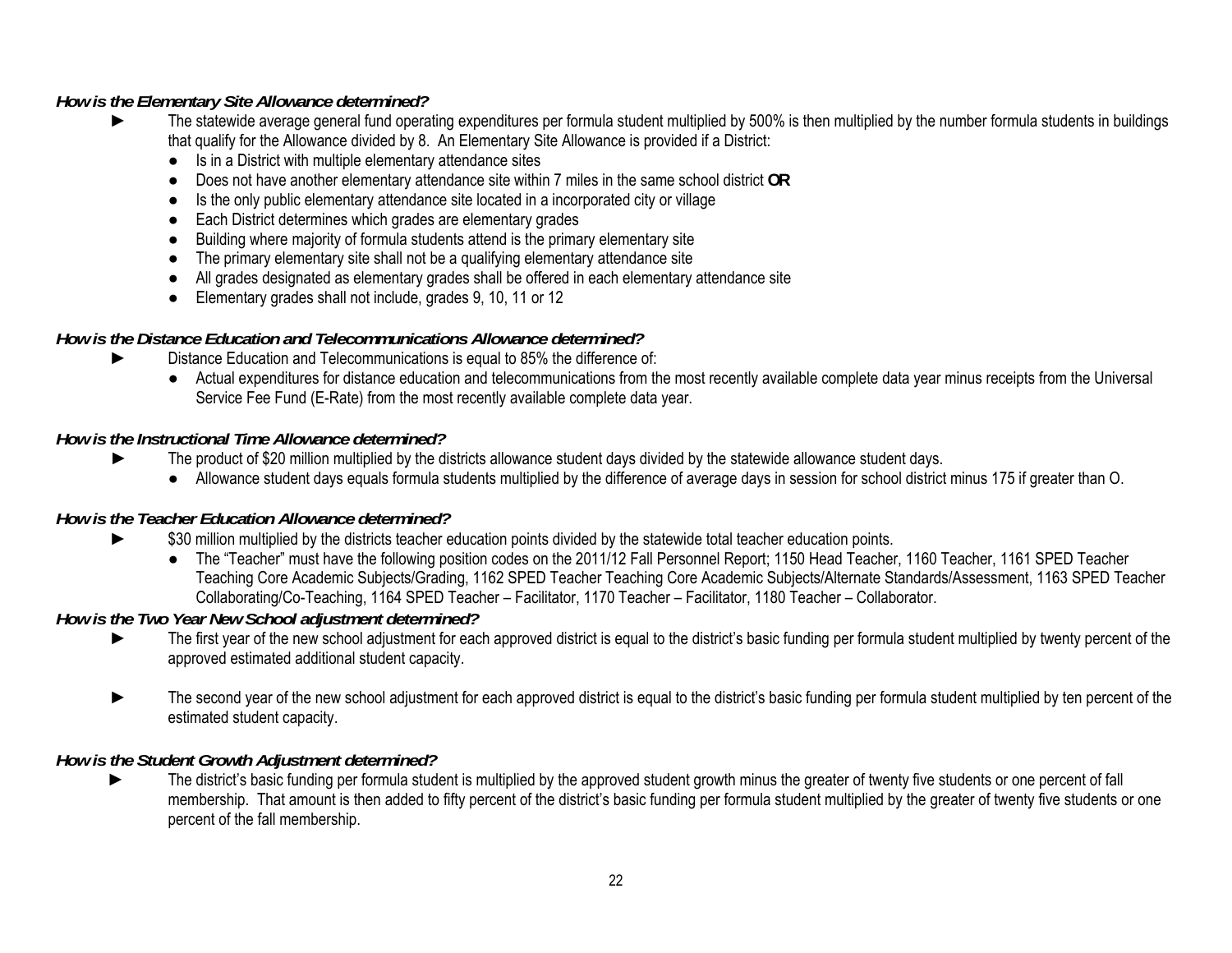#### *How is the Learning Community Transportation Adjustment determined?*

► The learning community transportation adjustment is equal to the approved estimate of increased transportation costs for each of the second and third full school fiscal years of a new learning community.

## **RESOURCES**

#### *How are Resources determined?*

► Resources = Yield from Local Effort Rate + Net Option Funding + Allocated Income Tax Funds + Other Actual Receipts + Minimum Levy Adjustment + Retirement Aid + Teacher Education Aid + Instructional Time Aid.

#### *How is the Yield from Local Effort Rate determined?*

- ► Yield from Local Effort Rate = Adjusted Valuation divided by 100 X Local Effort Rate of \$1.03.
- ► The Local Effort Rate is determined by statute as part of the State Aid calculation process.
- The statewide Needs for all Local Systems as determined above can be funded from eight sources:
	-
	- 1) Net Option Funding 19 (19) Contract to the Contract of Contract of Contract of Contract of Contract of Contra<br>
	2) Allocated Income Tax Funds (6) Retirement Aid
	- 2) Allocated Income Tax Funds<br>
	3) Other Actual Receipts<br>
	3) Other Actual Receipts<br>
	3) Teacher Educat
	- 3) Other Actual Receipts (3) Other Actual Receipts (3) Teacher Education Aid<br>
	4) Yield from Local Effort Rate (3) 8) Instructional Time Aid 4) Yield from Local Effort Rate 8)

#### *What source data was used to determine the Adjusted Valuation for the 2013/14 State Aid Calculation?*

- For 2013/14 State Aid, the adjusted valuation reflects 2012 levels. The Property Tax Administrator adjusts the values to assure that for State Aid purposes:
	- real property other than agricultural land is at 96% of market value;
	- agricultural land is at 72% of market value as provided by statute; and
	- personal property other than motor vehicles is at net book value as defined by statute.
- The State Aid appropriation is the "balancing factor" in funding the Statewide Needs. All of the Statewide Needs that are not funded by items 1 through 4 must be funded by the State Aid appropriation.
- As Statewide Needs increase, unless the amount provided from items 1 through 4 increase, the State Aid appropriation must increase. Once the Adjusted Valuation is provided by the Property Tax Administrator, the Yield from Local Effort Rate is a known amount. The Local Effort Rate applied against the Adjusted Valuation is the component which cannot vary to produce a Yield from Local Effort Rate amount.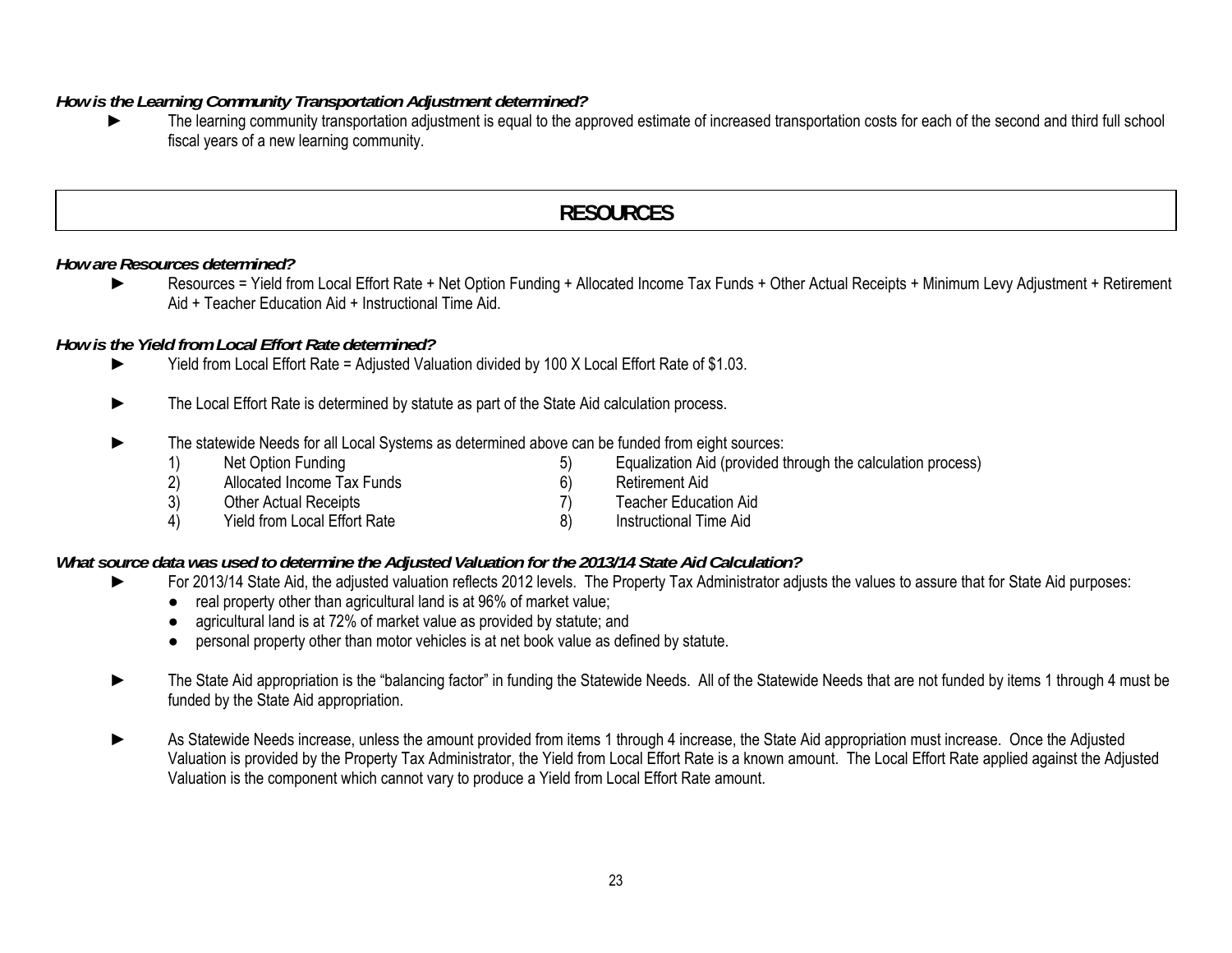## *How is the Net Option Funding determined?*

- For each district, the students opting out are subtracted from the students opting in at each grade level (KDG, FDK-6, 7-8, and 9-12). The positive net number of students are then multiplied by the statewide average Basic Funding per formula student.
	- The total for the district cannot be less than zero.
- ► Since option students are included in the ADM counts of students used to determine a Local System's Needs, the inclusion of the amount as a Resource prevents a Local System which generates Equalization Aid from receiving both Equalization Aid and Net Option Funding based on the impact the students have on Needs.
- The funding for Net Option reduces the total amount available for distribution as Allocated Income Tax Funds (discussed below).

## *What source data was used to determine Net Option Funding?*

The 2012/13 net enrollment option students, as reported to the Department of Education on the 2012 School Enrollment Template in the NSSRS, was used to determine the net number of students.

## *How are the Allocated Income Tax Funds determined?*

- ► The Allocated Income Tax Funds provide a mechanism through which the income tax base of the local system is included in the Resources of the Local System. Therefore, the distribution of Equalization Aid responds to the income tax base as well as the potential property tax base of the Local System.
- ► A varying percentage of the Nebraska income tax liability of residents of the Local System is provided to the Local System as Allocated Income Tax Funds. The income tax liability information is provided by the Department of Revenue based on data submitted on Nebraska income tax forms. (The Nebraska Income Tax Form requests each filer to indicate the high school district in which they reside.) The percentage is based on the 1992-93 appropriation to the School District Income Tax Fund, net option funding, and the statewide income tax liability of resident individuals.
- ► The 2013/14 State Aid calculation incorporates Allocated Income Tax Funds based on the 2012 Income Tax year.

## *What are Other Actual Receipts?*

► Other Actual Receipts are calculated using information reported on the Annual Financial Report for the most recently available complete data year.

## *How are Other Actual Receipts determined?*

► Other Actual Receipts are taken primarily from the Annual Financial Report submitted by the each district. Receipt information related to the Medicare Catastrophic Coverage Act of 1988 and Impact Aid, if applicable, are taken from other source documents on file with the Department of Education. Other Actual Receipts include various local, state, and noncategorical federal receipts.